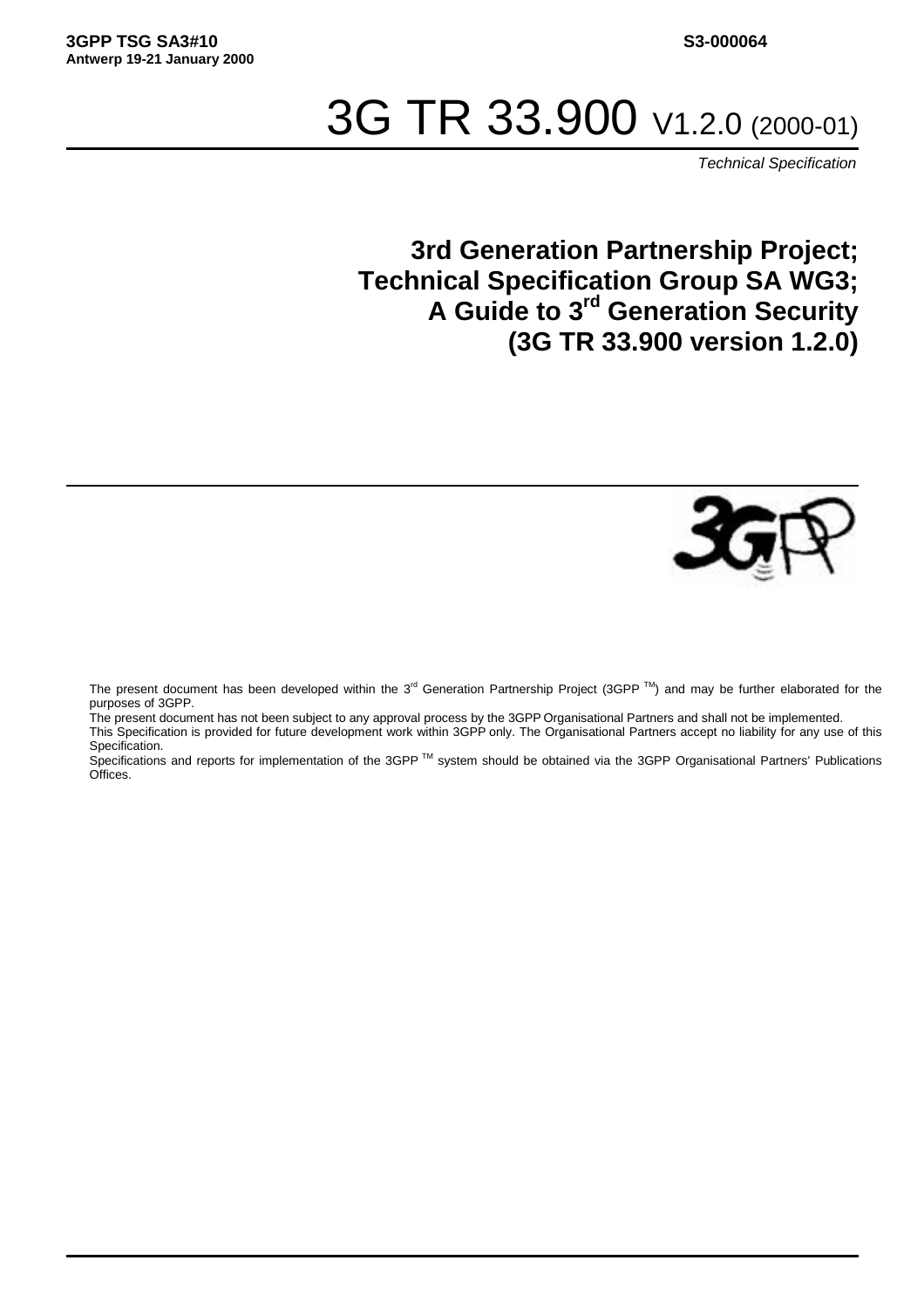$\overline{\phantom{a}}$ 

Reference

DTS/TSG SA WG 3 33.900 U

Keywords

<keyword[, keyword]>

**3GPP**

Postal address

3GPP support office address

650 Route des Lucioles - Sophia Antipolis Valbonne - FRANCE Tel.: +33 4 92 94 42 00 Fax: +33 4 93 65 47 16

Internet

http://www.3gpp.org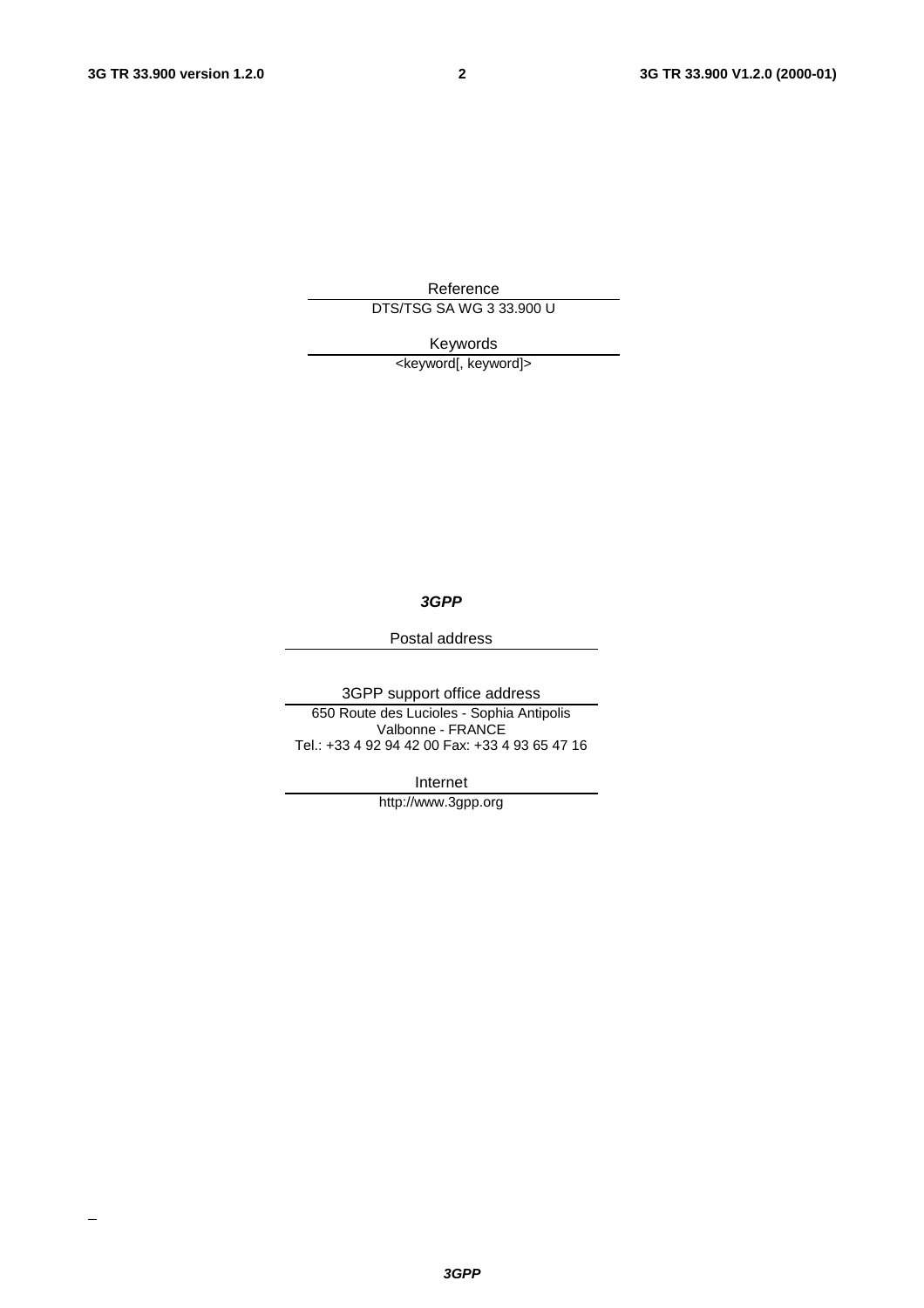# 1 Contents

| $\overline{2}$ |                                                                                                        |  |
|----------------|--------------------------------------------------------------------------------------------------------|--|
| 3              |                                                                                                        |  |
| 4              |                                                                                                        |  |
| 5              |                                                                                                        |  |
| 6<br>6.1       |                                                                                                        |  |
| 6.2<br>6.3     |                                                                                                        |  |
| 7              |                                                                                                        |  |
| 8              |                                                                                                        |  |
| 8.1            |                                                                                                        |  |
| 8.1.1          |                                                                                                        |  |
| 8.1.2          |                                                                                                        |  |
| 8.1.3          |                                                                                                        |  |
| 8.1.4          |                                                                                                        |  |
| 8.2            |                                                                                                        |  |
| 8.2.1          |                                                                                                        |  |
| 8.2.2          |                                                                                                        |  |
| 8.3            |                                                                                                        |  |
| 8.3.1          | Impersonation of the network by suppressing encryption between the target user and the intruder  10    |  |
| 8.3.2          | Impersonation of the network by suppressing encryption between the target user and the true            |  |
| 8.3.3          | Impersonation of the network by forcing the use of a compromised cipher key11                          |  |
| 8.4            |                                                                                                        |  |
| 8.4.1          | Eavesdropping on user data by suppressing encryption between the target user and the intruder  11      |  |
| 8.4.2          | Eavesdropping on user data by suppression of encryption between the target user and the true           |  |
| 8.4.3          |                                                                                                        |  |
| 8.5            |                                                                                                        |  |
| 8.5.1          | Impersonation of the user through the use of by the network of a compromised authentication vector  12 |  |
| 8.5.2          | Impersonation of the user through the use by the network of an eavesdropped authentication             |  |
| 8.5.3          |                                                                                                        |  |
| 8.5.4          |                                                                                                        |  |
| 8.5.5          |                                                                                                        |  |
| 8.5.6          |                                                                                                        |  |
|                |                                                                                                        |  |
| 9              |                                                                                                        |  |
| 9.1            |                                                                                                        |  |
| 9.1.1          |                                                                                                        |  |
| 9.2            |                                                                                                        |  |
| 9.3            |                                                                                                        |  |
| 9.3.1          |                                                                                                        |  |
| 9.3.2          |                                                                                                        |  |
| 9.3.3          |                                                                                                        |  |
| 9.3.4          |                                                                                                        |  |
| 9.3.5          |                                                                                                        |  |
| 9.3.6          |                                                                                                        |  |
| 9.3.7          |                                                                                                        |  |
| 10<br>10.1     |                                                                                                        |  |
|                |                                                                                                        |  |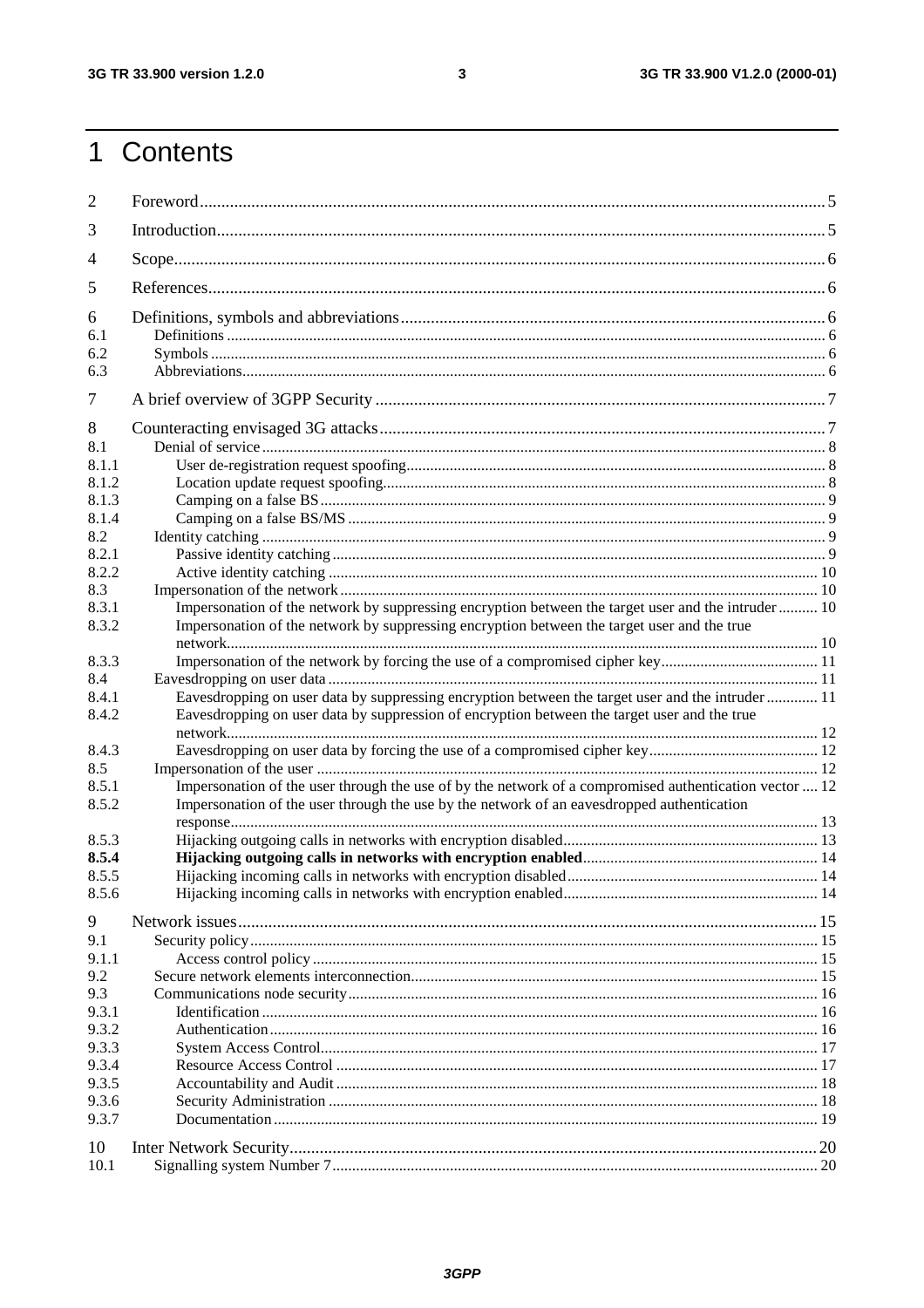| 11     |  |
|--------|--|
| 11.1   |  |
| 11.1.1 |  |
| 11.1.2 |  |
| 11.1.3 |  |
| 11.1.4 |  |
| 11.1.5 |  |
| 12     |  |
| 13     |  |
| 13.1   |  |
| 13.2   |  |
| 14     |  |
| 14.1   |  |
| 14.2   |  |
| 15     |  |
| 16     |  |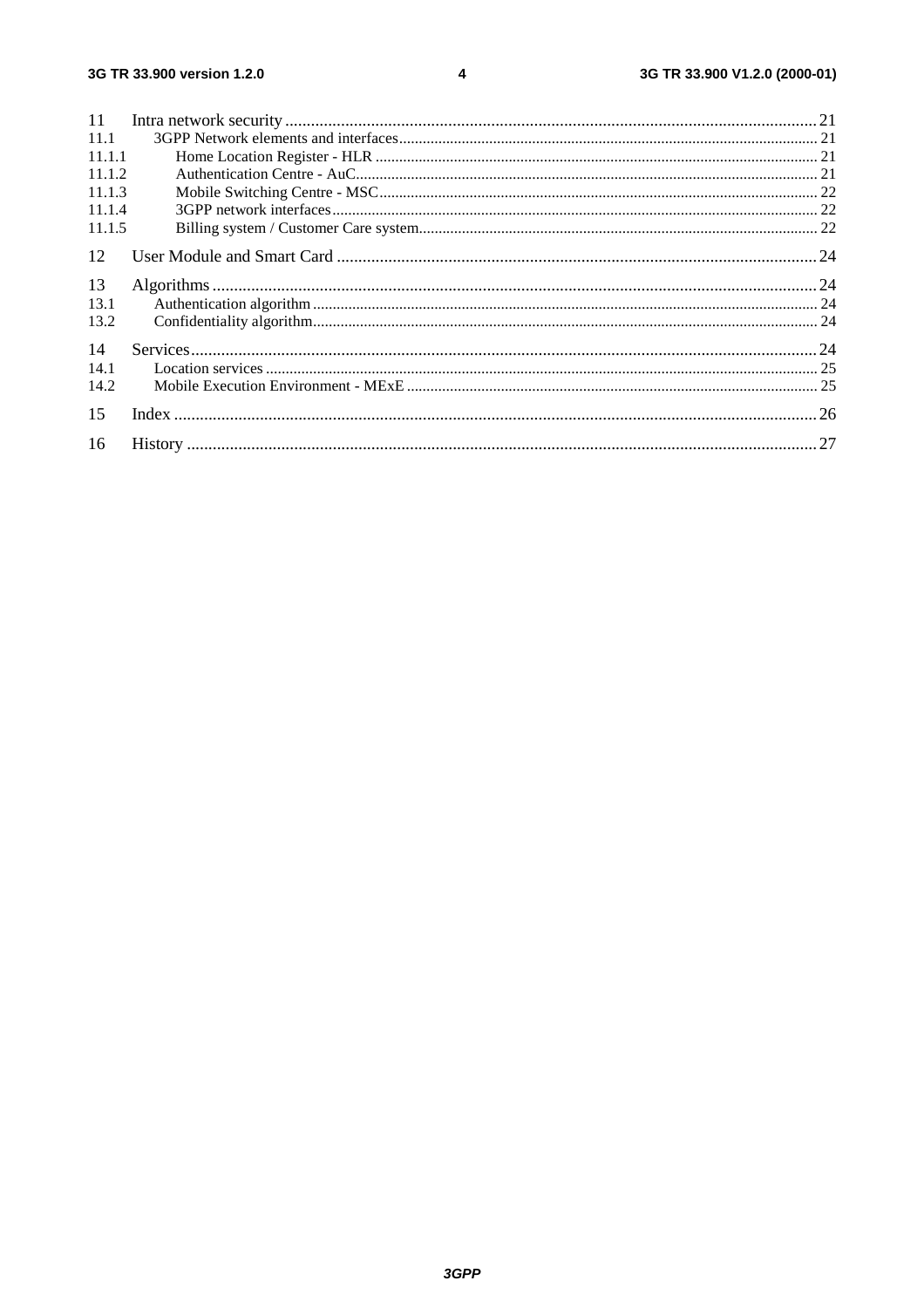# 2 Foreword

The 3GPP have produced this Technical Report.

The contents of the present document are subject to continuing work within the TSG and may change following formal TSG approval. Should the TSG modify the contents of this TS, it will be re-released by the TSG with an identifying change of release date and an increase in version number as follows:

Version 3.y.z

where:

- x the first digit:
	- 1 presented to TSG for information;
	- 2 presented to TSG for approval;
	- 3 Indicates TSG approved document under change control.
- y the second digit is incremented for all changes of substance, i.e. technical enhancements, corrections, updates, etc.
- z the third digit is incremented when editorial only changes have been incorporated in the specification;

# 3 Introduction

This document is intended to offer security guidance to those involved in 3GPP systems. All specifications have to take into account the cost and feasibility of security features and functions. Inevitably, some compromise is necessary, and so it is important to realise where possible risks and threats may exist. The document describes those security issues that have been identified in the formulation of the standards.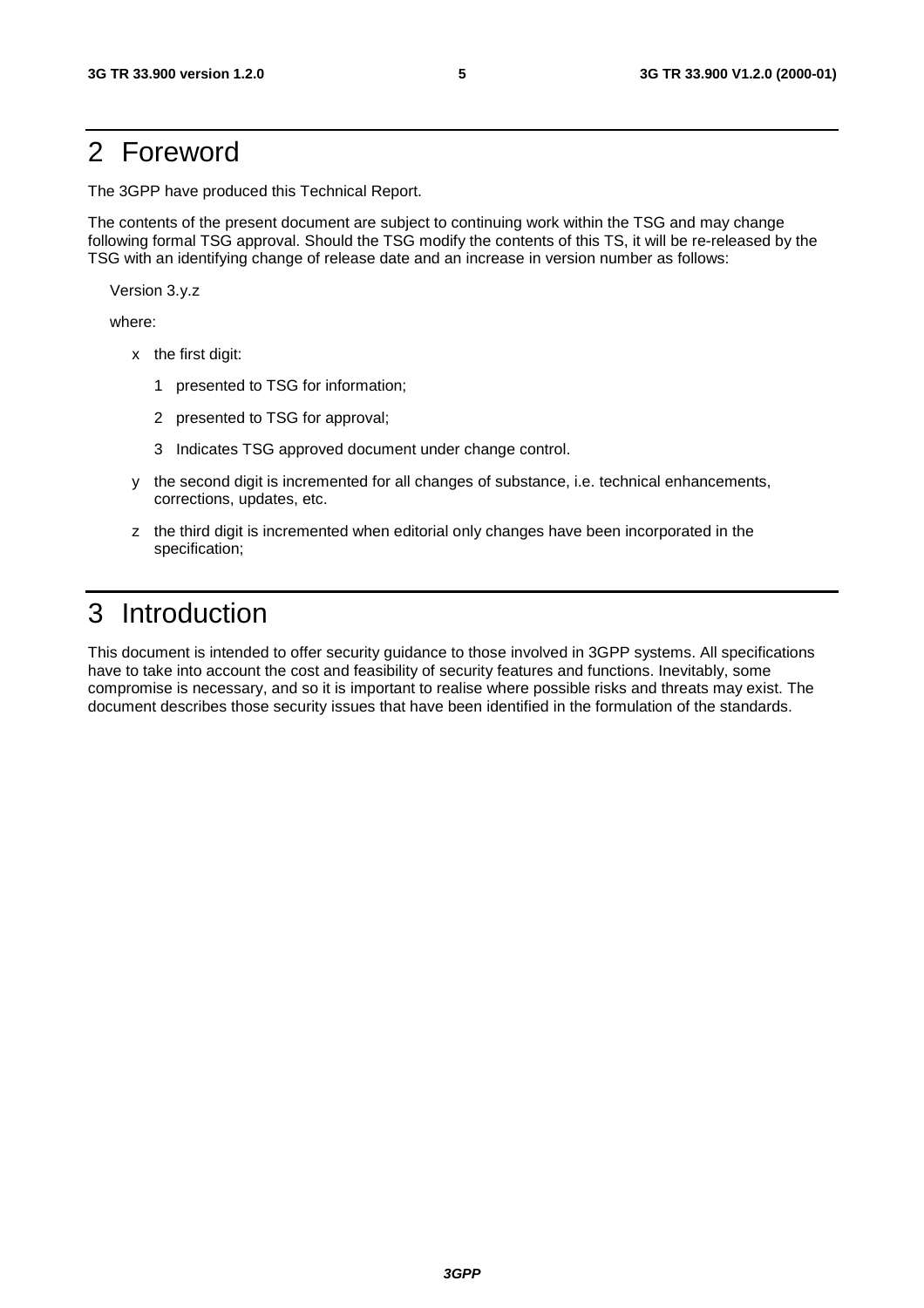# 4 Scope

The present document gives a general description of the security architecture and features of 3<sup>rd</sup> Generation Security. It is intended to provide an overview of security, for detailed explanation and the actual standards the reader is referred to the appropriate standards.

It also serves the purpose of identifying the potential risks and threats that have been highlighted and require careful consideration when implementing a third generat6ion mobile system.

The document attempts to identify whether the security features and mechanism provided in the latest version of the 3G security architecture specification {1} address the 2G security weaknesses.

# 5 References

Reference to an ETS shall also be taken to refer to later versions published as an EN with the same number.

[1] 3G TS 33.102, 3G Security; Security Architecture, version 3.0.0

[2] 3G TS 33.120, 3G Security; Security Principles and Objectives, version 3.0.0

[3] 3G TS 21.133, 3G Security; Security Threats and Requirements, version 3.0.01

# 6 Definitions, symbols and abbreviations

# 6.1 Definitions

# 6.2 Symbols

# 6.3 Abbreviations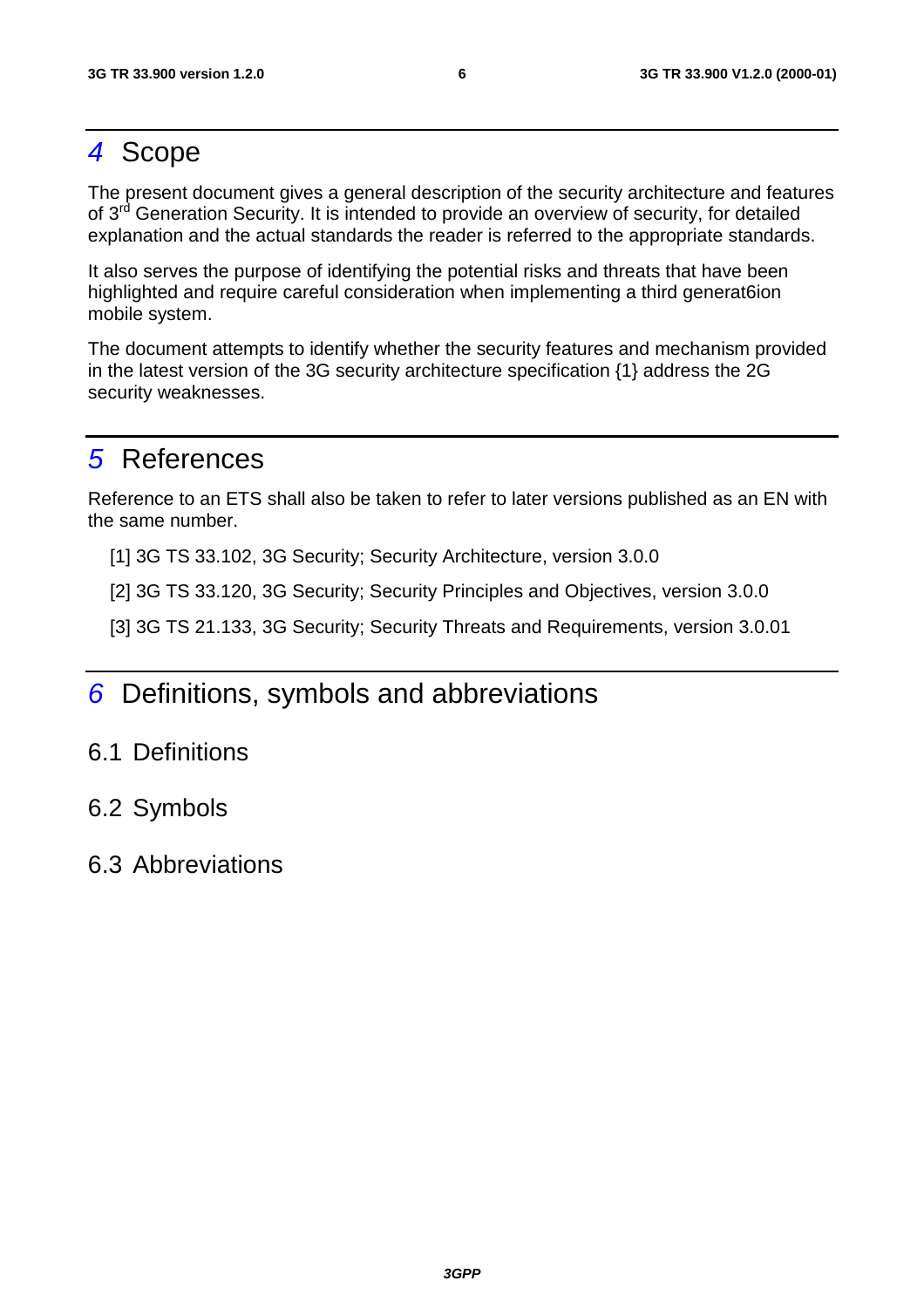# 7 A brief overview of 3GPP Security

3GPP security was based on GSM security, with the following important changes:

- A change was made to defeat the false base station attack. The security mechanisms include a sequence number that ensures that the mobile can identify the network.
- Key lengths were increased to allow for the possibility of stronger algorithms for encryption and integrity.
- Mechanisms were included to support security within and between networks.
- Security is based within the switch rather than the base station as in GSM. Therefore links are protected between the base station and switch.
- Integrity mechanisms for the terminal identity (IMEI) have been designed in from the start, rather than that introduced late into GSM.
- The authentication algorithm has not been defined, but guidance on choice will be given.
- When roaming between networks, such as between a GSM and 3GPP, only the level of protection supported by the smart card will apply. Therefore a GSM smart card will not be protected against the false base station attack when in a 3GPP network.

# 8 Counteracting envisaged 3G attacks

Many of the security enhancements required to 2G systems are intended to counteract attacks which were not perceived to be feasible in 2G systems. This includes attacks that are, or are perceived to be, possible now or very soon because intruders have access to more computational capabilities, new equipment has become available, and the physical security of certain network elements is questioned.

In order to perform the attacks the intruder has to possess one or more of the following capabilities:

- **Eavesdropping.** This is the capability that the intruder eavesdrops signalling and data connections associated with other users. The required equipment is a modified MS.
- **Impersonation of a user.** This is the capability whereby the intruder sends signalling and/or user data to the network, in an attempt to make the network believe they originate from the target user. The required equipment is again a *modified MS*.
- **Impersonation of the network.** This is the capability whereby the intruder sends signalling and/or user data to the target user, in an attempt to make the target user believe they originate from a genuine network. The required equipment is modified BS.
- **Man-in-the-middle.** This is the capability whereby the intruder puts itself in between the target user and a genuine network and has the ability to eavesdrop, modify, delete, re-order, replay, and spoof signalling and user data messages exchanged between the two parties. The required equipment is modified BS in conjunction with a modified MS.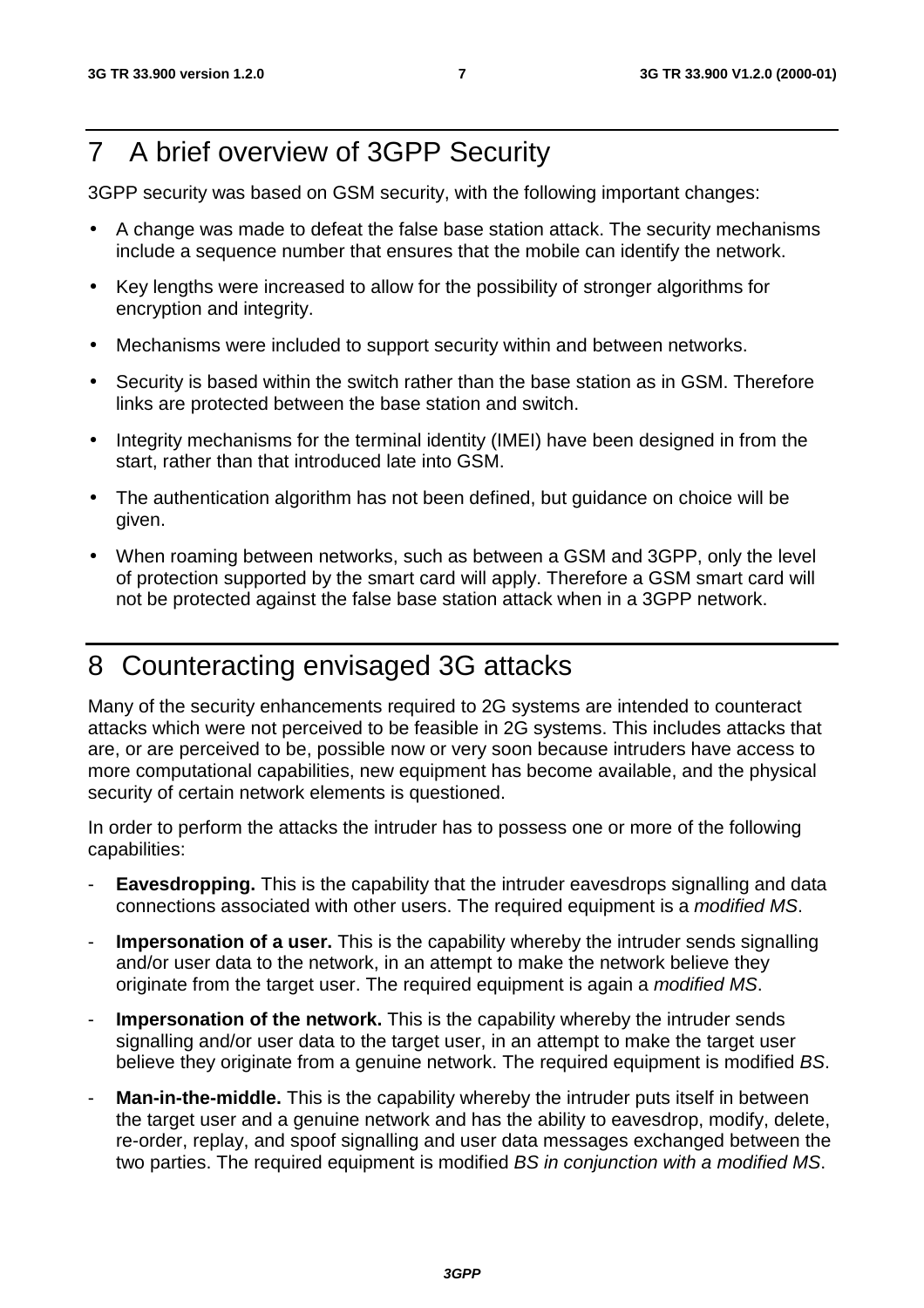Compromising authentication vectors in the network. The intruder possesses a compromised authentication vector, which may include challenge/response pairs, cipher keys and integrity keys. This data may have been obtained by compromising network nodes or by intercepting signalling messages on network links.

The first capability is the easiest to achieve the following capabilities are gradually more complex and require more investment by the attacker. Therefore, in general, an intruder having a certain capability is assumed also to have the capabilities positioned above that capability in the list. The first two capabilities were acknowledged in the design of 2G systems. 3G security however should thwart all five types of attacks.

In the following we consider several attacks to 3G systems which may not have been fully addressed in 2G systems and attempt to identify whether the security features and mechanisms provided in the latest version of the 3G security architecture specification counteracts each of these attacks.

# 8.1 Denial of service

We distinguish between the following denial of service attacks:

### 8.1.1 User de-registration request spoofing

### Description:

An attack that requires a *modified MS* and exploits the weakness that the network cannot authenticate the messages it receives over the radio interface. The intruder spoofs a deregistration request (IMSI detach) to the network. The network de-registers the user from the visited location area and instructs the HLR to do the same. The user is subsequently unreachable for mobile terminated services.

#### Does 3G security architecture counteract the attack: Yes

Integrity protection of critical signalling messages protects against this attack. More specifically, data authentication and replay inhibition of the de-registration request allows the serving network to verify that the de-registration request is legitimate.

### 8.1.2 Location update request spoofing

### Description:

An attack that requires a *modified MS* and exploits the weakness that the network cannot authenticate the messages it receives over the radio interface. Instead of the deregistration request, the user spoofs a location update request in a different location area from the one in which the user is roaming. The network registers in the new location area and the target user will be paged in that new area. The user is subsequently unreachable for mobile terminated services.

#### Does 3G security architecture counteract the attack: Yes

Integrity protection of critical signalling messages protects against this attack. More specifically, data authentication and replay inhibition of the location update request allows the serving network to verify that the location update request is legitimate.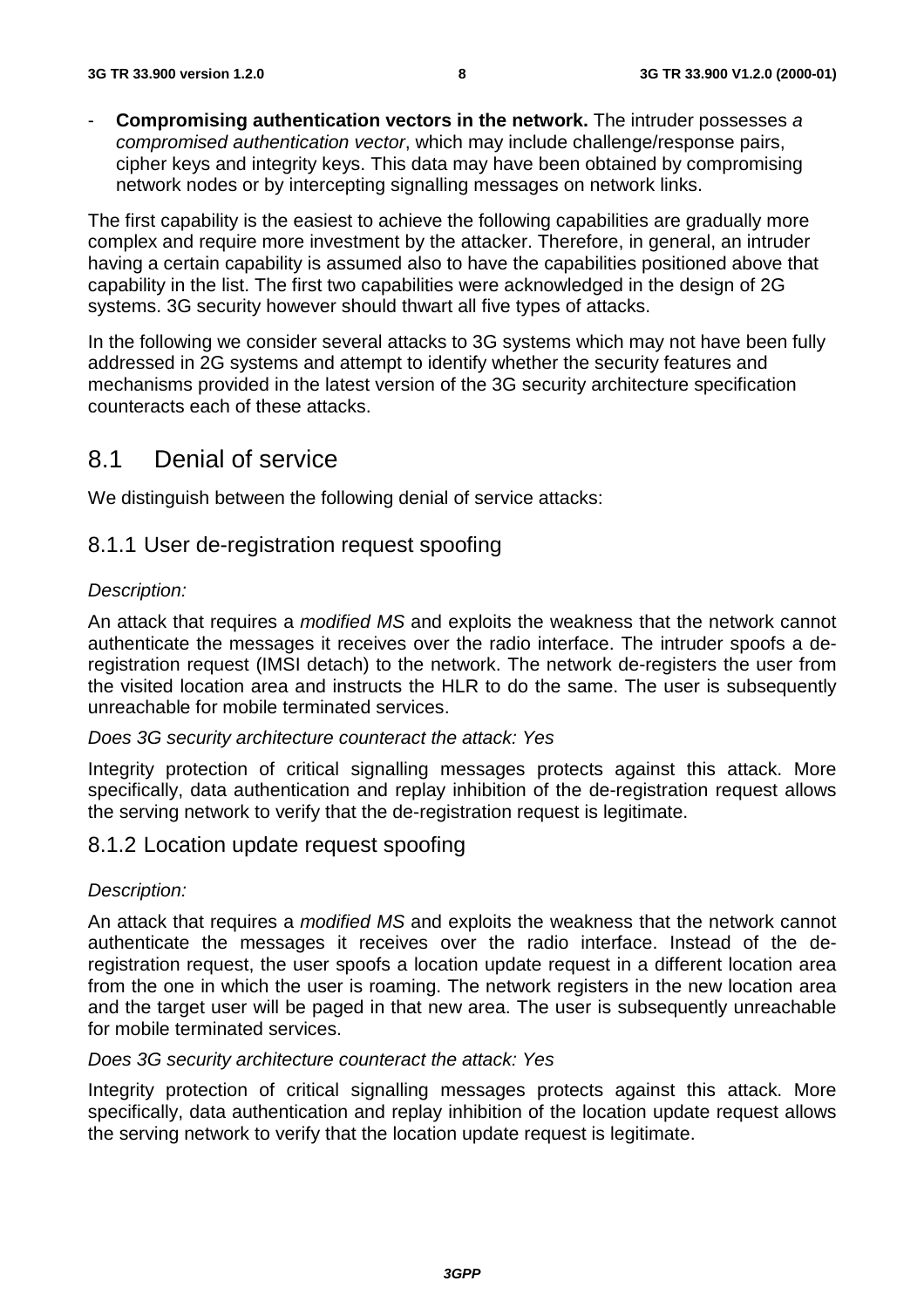# 8.1.3 Camping on a false BS

### Description:

An attack that requires a *modified BS* and exploits the weakness that a user can be enticed to camp on a false base station. Once the target user camps on the radio channels of a false base station, the target user is out of reach of the paging signals of the serving network in which he is registered.

#### Does 3G security architecture counteract the attack: No

The security architecture does not counteract this attack. However, the denial of service in this case only persists for as long as the attacker is active unlike the above attacks which persist beyond the moment where intervention by the attacker stops. These attacks are comparable to radio jamming which is very difficult to counteract effectively in any radio system.

# 8.1.4 Camping on a false BS/MS

### Description:

An attack that requires a *modified BS/MS* and exploits the weakness that a user can be enticed to camp on a false base station. A false BS/MS can act as a repeater for some time and can relay some requests in between the network and the target user, but subsequently modify or ignore certain service requests and/or paging messages related to the target user.

### Does 3G security architecture counteract the attack: No

The security architecture does not prevent a false BS/MS relaying messages between the network and the target user, nether does it prevent the false BS/MS ignoring certain service requests and/or paging requests. Integrity protection of critical message may however help to prevent some denial of service attacks, which are induced by modifying certain messages. Again, the denial of service in this case only persists for as long as the attacker is active unlike the above attacks, which persist beyond the moment where intervention by the attacker stops. These attacks are comparable to radio jamming which is very difficult to counteract effectively in any radio system.

# 8.2 Identity catching

We identify the following types of attacks against the user identity confidentiality:

# 8.2.1 Passive identity catching

### Description:

A passive attack that requires a modified MS and exploits the weakness that the network may sometimes request the user to send its identity in cleartext.

### Does 3G security architecture counteract the attack: Yes

The identity confidentiality mechanism counteracts this attack. The use of temporary identities allocated by the serving network makes passive eavesdropping inefficient since the user must wait for a new registration or a mismatch in the serving network database before he can capture the user's permanent identity in plaintext. The inefficiency of this attack given the likely rewards to the attacker would make this scenario unlikely. (Note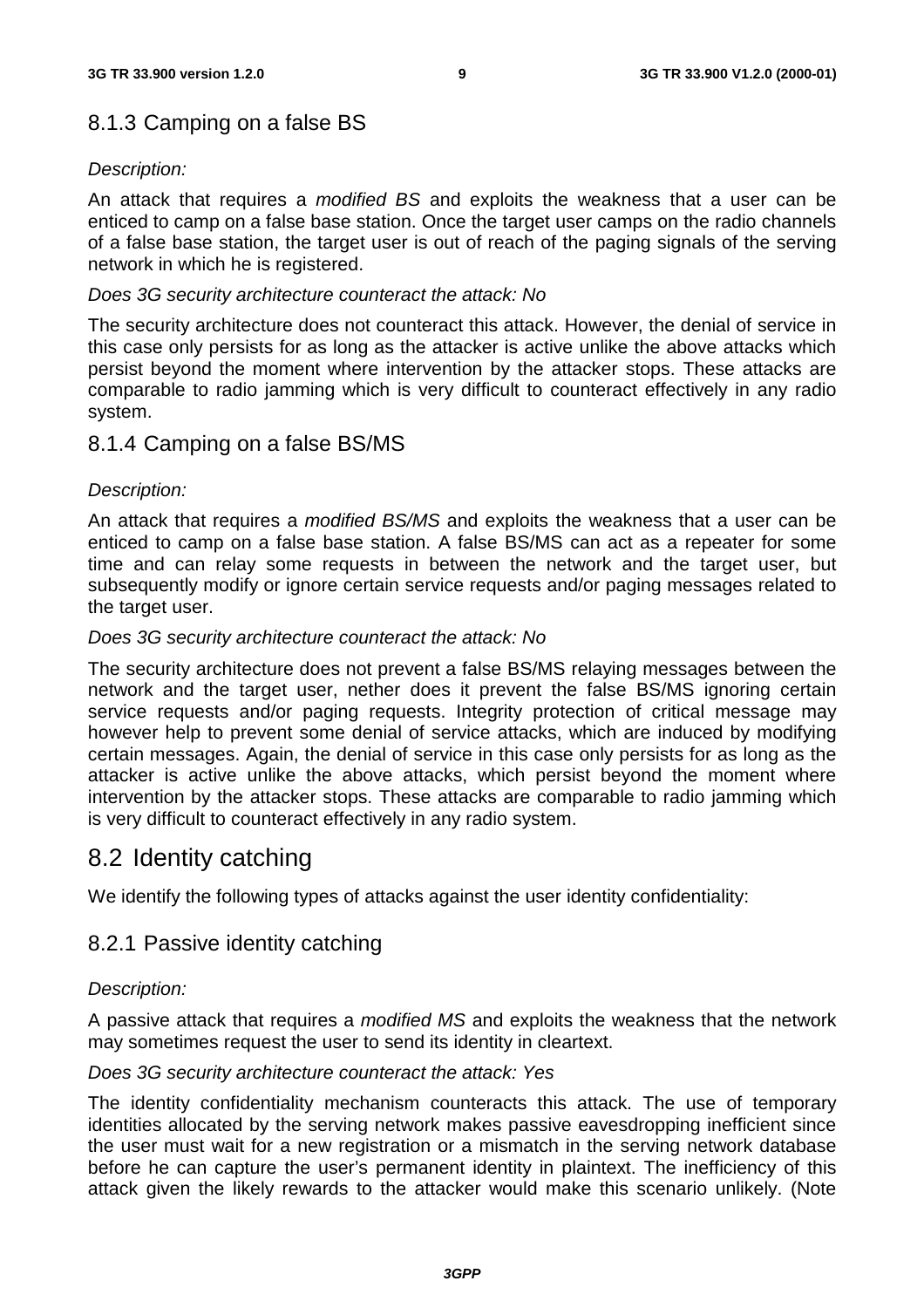however that the permanent identity may be protected in the event of new registrations or serving network database failure in order to guard against more efficient active attacks.)

# 8.2.2 Active identity catching

### Description:

An active attack that requires a *modified BS* and exploits the weakness that the network may request the MS to send its permanent user identity in cleartext. An intruder entices the target user to camp on its false BS and subsequently requests the target user to send its permanent user identity in cleartext perhaps by forcing a new registration or by claiming a temporary identity mismatch due to database failure.

### Does 3G security architecture counteract the attack: Yes

The identity confidentiality mechanism counteracts this attack by using an encryption key shared by a group of users to protect the user identity in the event of new registrations or temporary identity database failure in the serving network. Note however that the size of the groups should be chosen carefully: too small and the group identify may compromise the user identity itself; too large and the group encryption key might be vulnerable to attack.

# 8.3 Impersonation of the network

We identify the following attacks with the objective of impersonating a genuine network. The ultimate aim of such attacks is usually to eavesdrop on user data (see section 2.4), or to send the user information that he subsequently believes to originate from a genuine network or user with whom he is connected through that network.

# 8.3.1 Impersonation of the network by suppressing encryption between the target user and the intruder

### Description:

An attack that requires a *modified BS* and that exploits the weakness that the MS cannot authenticate messages received over the radio interface. The target user is enticed to camp on the false BS. When the intruder or the target user initiates a service, the intruder does not enable encryption by spoofing the cipher mode command. The intruder maintains the call as long as it is required or as long as his attack remains undetected.

### Does 3G security architecture counteract the attack: Yes

A mandatory cipher mode command with message authentication and replay inhibition allows the mobile to verify that encryption has not been suppressed by an attacker.

# 8.3.2 Impersonation of the network by suppressing encryption between the target user and the true network

# Description:

An attack that requires a *modified BS/MS* and that exploits the weakness that the network cannot authenticate messages received over the radio interface. The target user is enticed to camp on the false BS/MS. When a call is set-up the false BS/MS modifies the ciphering capabilities of the MS to make it appear to the network that a genuine incompatibility exists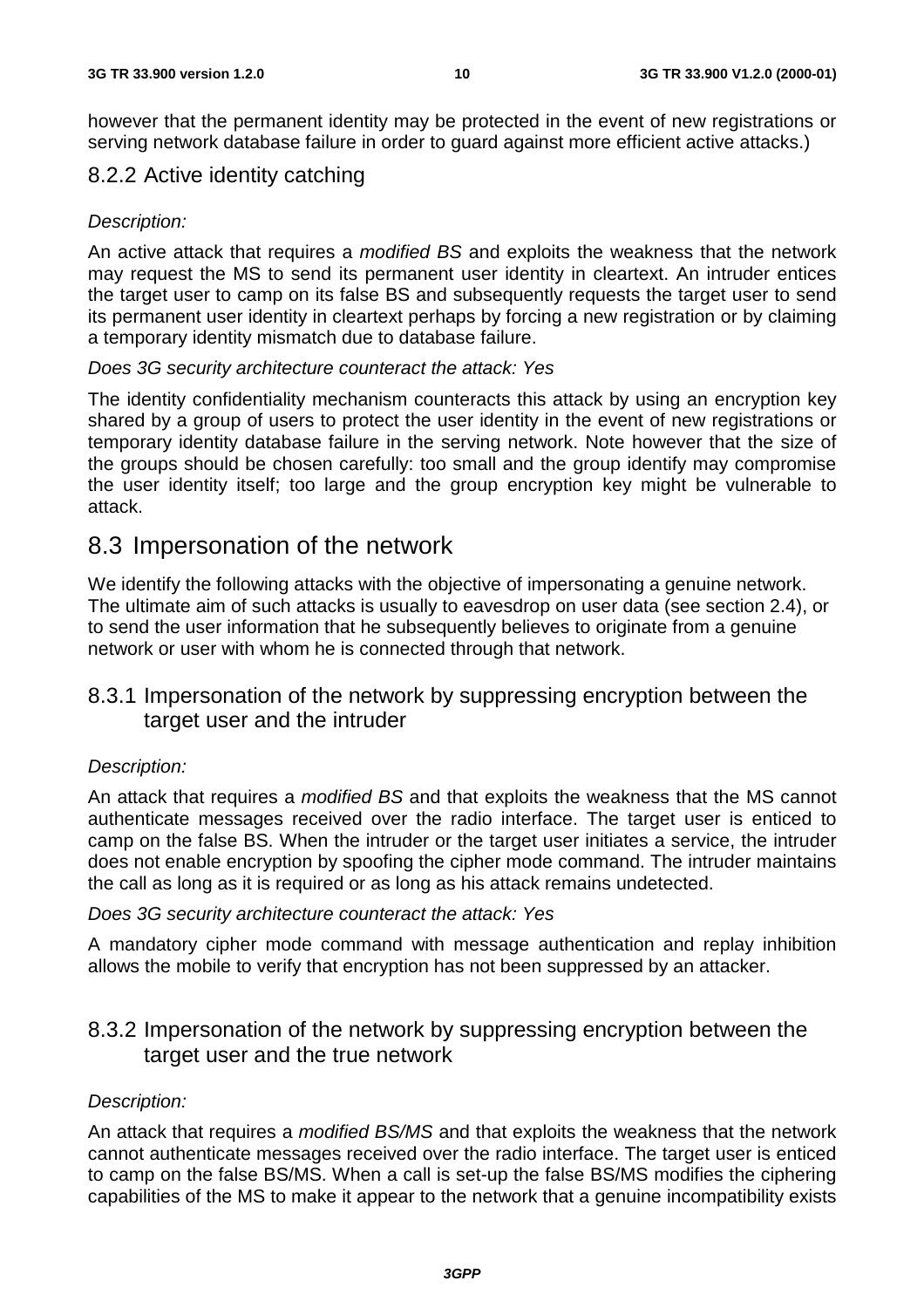between the network and the mobile station. The network may then decide to establish an un-enciphered connection. After the decision not to cipher has been taken, the intruder cuts the connection with the network and impersonates the network to the target user.

Does 3G security architecture counteract the attack: Yes

A mobile station classmark with message authentication and replay inhibition allows the network to verify that encryption has not been suppressed by an attacker.

# 8.3.3 Impersonation of the network by forcing the use of a compromised cipher key

### Description:

An attack that requires a modified BS and the possession by the intruder of a compromised authentication vector and thus exploits the weakness that the user has no control upon the cipher key. The target user is enticed to camp on the false BS/MS. When a call is set-up the false BS/MS forces the use of a compromised cipher key on the mobile user. The intruder maintains the call as long as it is required or as long as his attack remains undetected.

#### Does 3G security architecture counteract the attack: Yes

The presence of a sequence number in the challenge allows the USIM to verify the freshness of the cipher key to help guard against forced re-use of a compromised authentication vector. However, the architecture does not protect against force use of compromised authentication vectors which have not yet been used to authenticate the USIM. Thus, the network is still vulnerable to attacks using compromised authentication vectors which have been intercepted between generation in the authentication centre and use or destruction in the serving network.

The user must trust the SN (transitively via the HE) to handle authentication vectors securely. For instance, an attacker with a false BS may work in collusion with an SN to intercept unused authentication vectors, or the SN may expose itself to undue risks because it stockpiles large numbers of authentication vectors before they need to be used.

# 8.4 Eavesdropping on user data

We identify the following attacks with the objective of eavesdropping on user data which is transmitted through the genuine network to the intended recipient.

# 8.4.1 Eavesdropping on user data by suppressing encryption between the target user and the intruder

### Description:

An attack that requires a *modified BS/MS* and that exploits the weakness that the MS cannot authenticate messages received over the radio interface. The target user is enticed to camp on the false BS. When the target user or the intruder initiates a call the network does not enable encryption by spoofing the cipher mode command. The attacker however sets up his own connection with the genuine network using his own subscription. The attacker may then subsequently eavesdrop on the transmitted user data.

Does 3G security architecture counteract the attack: Yes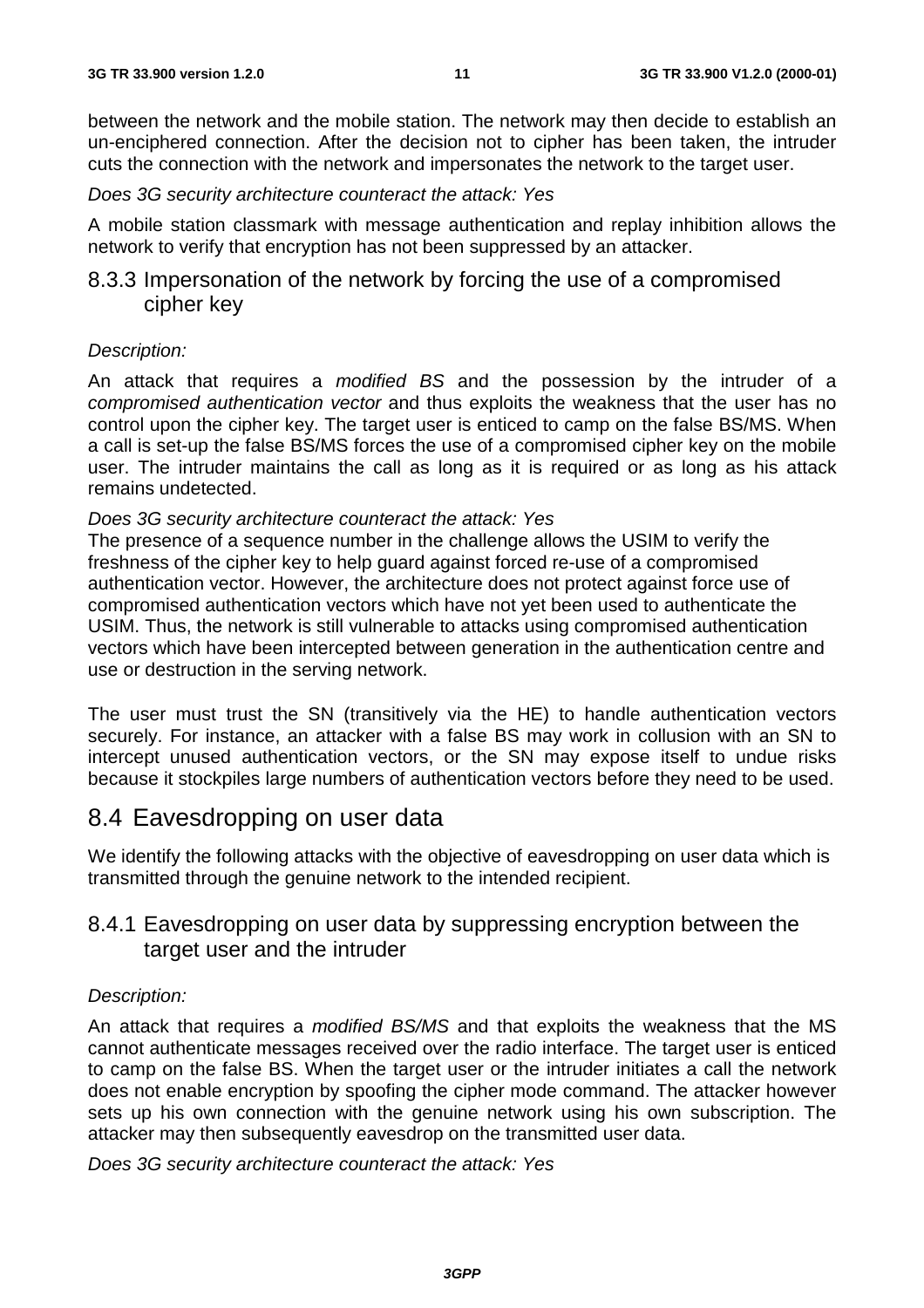A mandatory cipher mode command with message authentication and replay inhibition allows the mobile to verify that encryption has not been suppressed by an attacker.

8.4.2 Eavesdropping on user data by suppression of encryption between the target user and the true network

### Description:

An attack that requires a *modified BS/MS* and that exploits the weakness that the network cannot authenticate messages received over the radio interface. The target user is enticed to camp on the false BS/MS. When the target user or the genuine network sets up a connection, the false BS/MS modifies the ciphering capabilities of the MS to make it appear to the network that a genuine incompatibility exists between the network and the mobile station. The network may then decide to establish an un-enciphered connection. After the decision not to cipher has been taken, the intruder may eavesdrop on the user data.

#### Does 3G security architecture counteract the attack: Yes

Message authentication and replay inhibition of the mobile's ciphering capabilities allows the network to verify that encryption has not been suppressed by an attacker.

# 8.4.3 Eavesdropping on user data by forcing the use of a compromised cipher key

#### Description:

An attack that requires a *modified BS/MS* and the possession by the intruder of a compromised authentication vector and thus exploits the weakness that the user has no control the cipher key. The target user is enticed to camp on the false BS/MS. When the target user or the intruder set-up a service, the false BS/MS forces the use of a compromised cipher key on the mobile user while it builds up a connection with the genuine network using its own subscription.

#### Does 3G security architecture counteract the attack: Yes

The presence of a sequence number in the challenge allows the USIM to verify the freshness of the cipher key to help guard against forced re-use of a compromised authentication vector. However, the architecture does not protect against force use of compromised authentication vectors, which have not yet been used to authenticate the USIM. Thus, the network is still vulnerable to attacks using compromised authentication vectors, which have been intercepted between generation in the authentication centre and use and destruction in the serving network.

The user must trust the SN (transitively via the HE) to handle authentication vectors securely. For instance, an attacker with a false BS may work in collusion with an SN to intercept unused authentication vectors, or the SN may expose itself to undue risks because it stockpiles large numbers of authentication vectors before they need to be used.

# 8.5 Impersonation of the user

# 8.5.1 Impersonation of the user through the use of by the network of a compromised authentication vector

Description: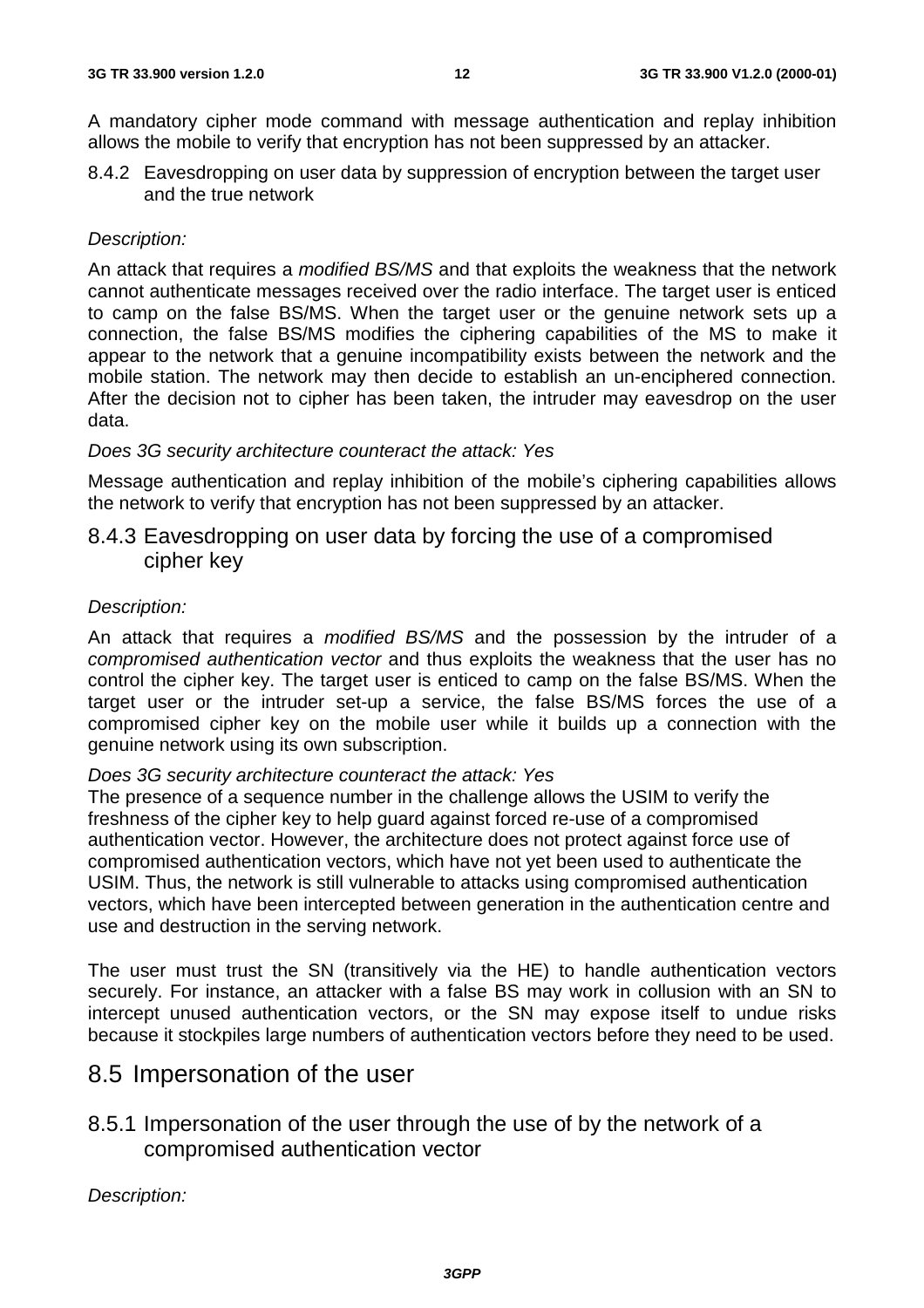An attack that requires a *modified MS* and the possession by the intruder of a compromised authentication vector which is intended to be used by the network to authenticate a legitimate user. The intruder uses that data to impersonate the target user towards the network and the other party.

#### Does 3G security architecture counteract the attack: Yes

The presence of a sequence number in the challenge means that authentication vectors cannot be re-used to authenticate USIMs. This helps to reduce the opportunity of using a compromised authentication vector to impersonate the target user. However, the network is still vulnerable to attacks using compromised authentication vectors, which have been intercepted between generation in the authentication centre and use and destruction in the serving network.

The user must trust the SN (transitively via the HE) to handle authentication vectors securely. For instance, an attacker with a false BS may work in collusion with an SN to intercept unused authentication vectors, or the SN may expose itself to undue risks because it stockpiles large numbers of authentication vectors before they need to be used.

# 8.5.2 Impersonation of the user through the use by the network of an eavesdropped authentication response

### Description:

An attack that requires a *modified MS* and exploits the weakness that an authentication vector may be used several times. The intruder eavesdrops on the authentication response sent by the user and uses that when the same challenge is sent later on. Subsequently, ciphering has to be avoided by any of the mechanisms described above. The intruder uses the eavesdropped response data to impersonate the target user towards the network and the other party.

#### Does 3G security architecture counteract the attack: Yes

The presence of a sequence number in the challenge means that authentication vectors cannot be re-used to authenticate USIMs.

# 8.5.3 Hijacking outgoing calls in networks with encryption disabled

#### Description:

This attack requires a modified BS/MS. While the target user camps on the false base station, the intruder pages the target user for an incoming call. The user then initiates the call set-up procedure, which the intruder allows to occur between the serving network and the target user, modifying the signalling elements such that for the serving network it appears as if the target user wants to set-up a mobile originated call. The network does not enable encryption. After authentication the intruder cuts the connection with the target user, and subsequently uses the connection with the network to make fraudulent calls on the target user's subscription.

### Does 3G security architecture counteract the attack: Partly

Integrity protection of critical signalling messages protects against this attack. More specifically, data authentication and replay inhibition of the connection set-up request allows the serving network to verify that the request is legitimate. In addition, periodic integrity protected messages during a connection helps protect against hijacking of unenciphered connections after the initial connection establishment. However, hijacking the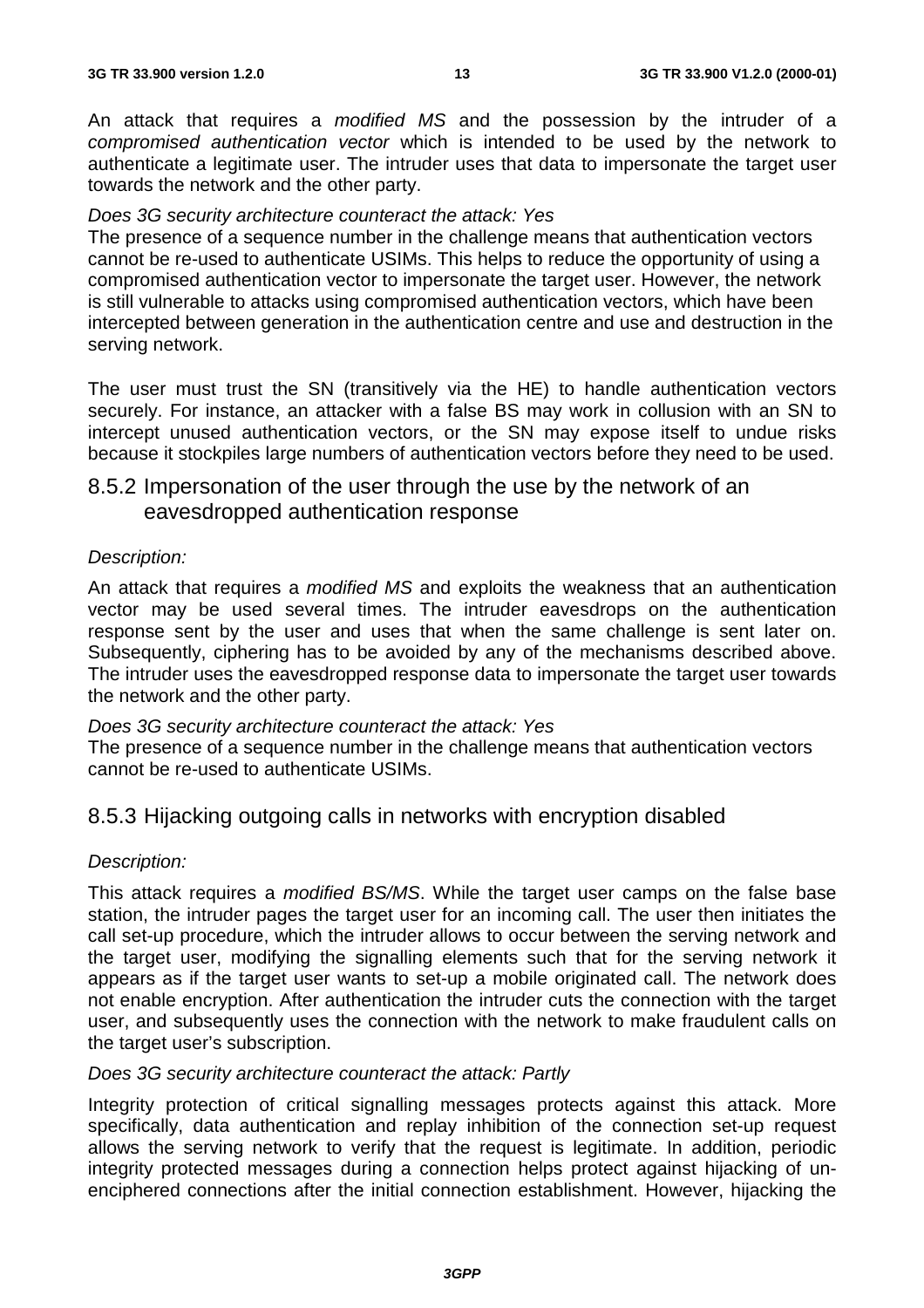channel between periodic integrity protection messages is still possible, although this may be of limited use to attackers. In general, connections with ciphering disabled will always be vulnerable to some degree of channel hijacking.

### **8.5.4 Hijacking outgoing calls in networks with encryption enabled**

### Description:

This attack requires a modified BS/MS. In addition to the previous attack this time the intruder has to attempt to suppress encryption by modification of the message in which the MS informs the network of its ciphering capabilities.

Does 3G security architecture counteract the attack: Yes

Integrity protection of critical signalling messages protects against this attack. More specifically, data authentication and replay inhibition of the MS station classmark and the connection set-up request helps prevent suppression of encryption and allows the serving network to verify that the request is legitimate.

8.5.5 Hijacking incoming calls in networks with encryption disabled

### Description:

This attack requires a modified BS/MS. While the target user camps on the false base station, an associate of the intruder makes a call to the target user's number. The intruder acts as a relay between the network and the target user until authentication and call set-up has been performed between target user and serving network. The network does not enable encryption. After authentication and call set-up the intruder releases the target user, and subsequently uses the connection to answer the call made by his associate. The target user will have to pay for the roaming leg.

### Does 3G security architecture counteract the attack: Partly

Integrity protection of critical signalling messages protects against this attack. More specifically, data authentication and replay inhibition of the connection accept message allows the serving network to verify that the request is legitimate. In addition, periodic integrity protected messages during a connection helps protect against hijacking of unenciphered connections after the initial connection establishment. However, hijacking the channel between periodic integrity protection messages is still possible, although this may be of limited use to attackers. In general, connections with ciphering disabled will always be vulnerable to some degree of channel hijacking.

# 8.5.6 Hijacking incoming calls in networks with encryption enabled

### Description:

This attack requires a modified BS/MS. In addition to the previous attack this time the intruder has to suppress encryption.

### Does 3G security architecture counteract the attack: Yes

Integrity protection of critical signalling messages protects against this attack. More specifically, data authentication and replay inhibition of the MS station classmark and the connection accept message helps prevent suppression of encryption and allows the serving network to verify that the connection accept is legitimate.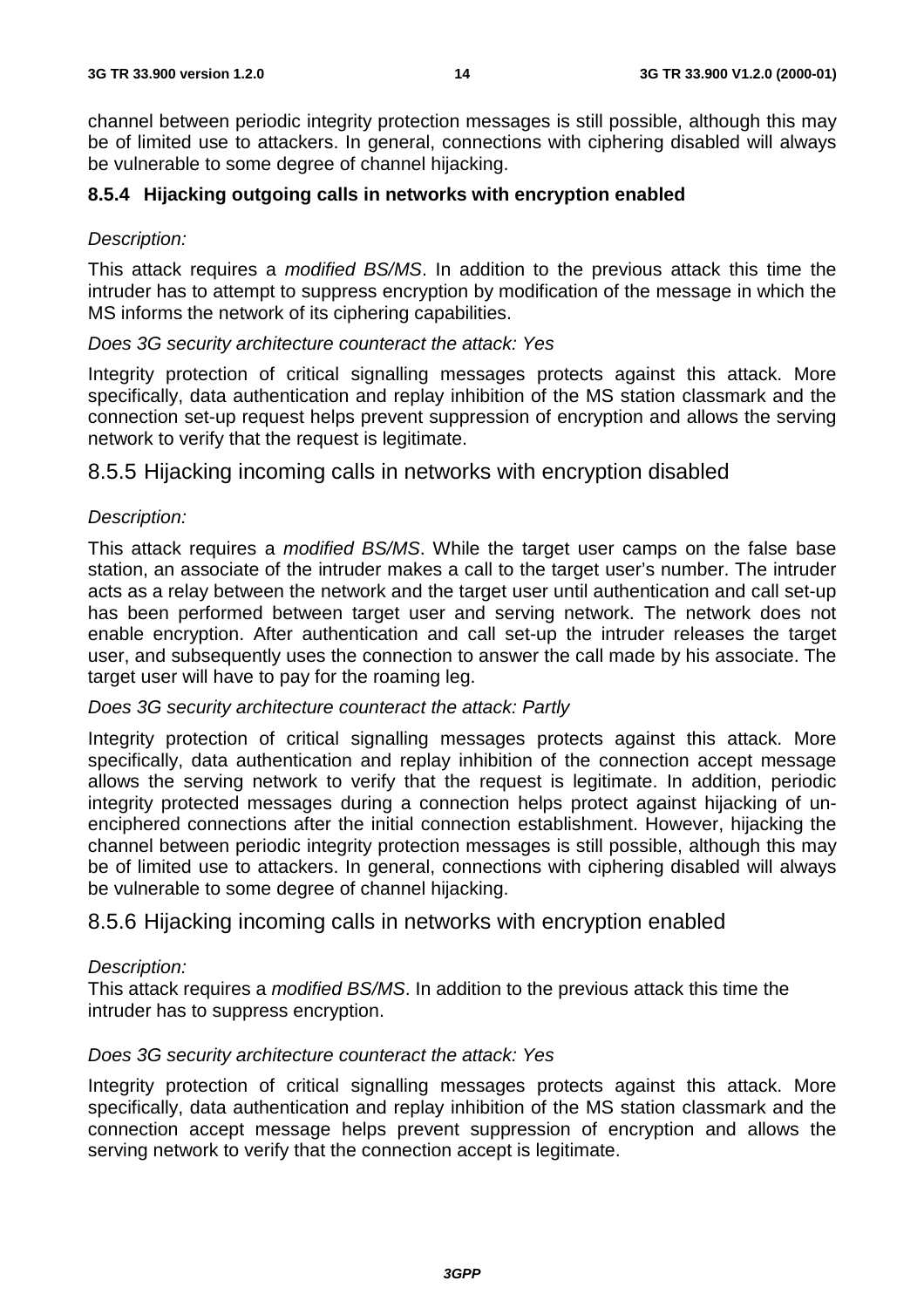# 9 Network issues

# 9.1 Security policy

# 9.1.1 Access control policy

Access control policy with respect to 3GPP network elements should be consistent with general access control policy as defined in the particular operator's security policy. As a basis, the following rules should apply:

- 1. In granting users access rights to 3GPP networks elements or supporting IT systems the following principles should be followed:
	- every employee should only have access to those resources necessary for the completion of the work-related tasks set,
	- the "positive access control" principle should be applied, meaning it shall be assumed that an employee is authorised to carry out only those operations for which he has obtained authority,
	- The right of access to resources should be granted only at the moment when it is actually necessary and should be rescinded when no longer necessary for the completion of work-related tasks.
- 2. Operator's employees should be made responsible for the secure storing and use of access control executive components entrusted to them (badges, cards). Access control executive components should not be stored together with a computer used to access the network element or IT system.
- 3. Every user of a given system should be provided with an identification (log-in name, account name) that is unique within the framework or the Company. The following principles apply:
	- a user's identification on its own should not be sufficient for granting access authority,
	- an identification should not give any indication of the user's authority within the system,
	- The use of forms of group identification should only be admissible in exceptional circumstances.

Granting of full or very wide rights of access to resources should be limited and strictly controlled.

# 9.2 Secure network elements interconnection

3GPP network elements must provide means for remote management, maintenance and communication with IT systems (e.g. the billing system). Often an operator's corporate computer network is used for this purpose. This considerably lower infrastructure costs but poses significant security threats for 3GPP system entities. If no security is applied, usually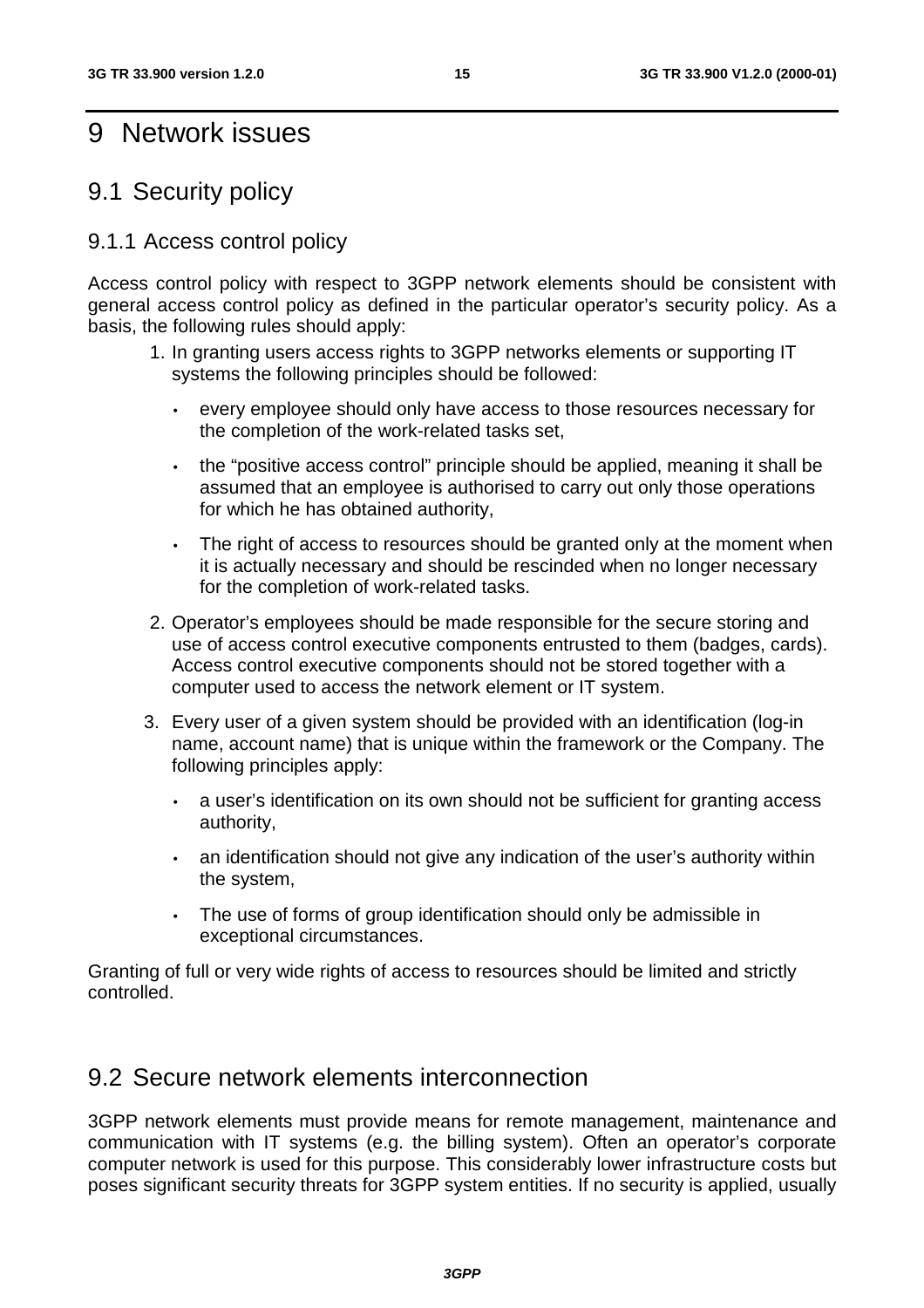each user of corporate network can try to access remotely a 3GPP network element, provided its network address is known.

As a principle, 3GPP network elements should be separated, at least logically, from an operator's corporate computer network. A unique username and password should identify each employee who is authorised to access to network element. Proper application and system logs should be maintained, reviewed and protected.

Remote access to network entities should be, subject to the operator's security policy, protected from eavesdropping and session hijacking.

Physical access to 3GPP network elements should be controlled by appropriate physical security measures. It is advisable that physical location of network elements be treated as protected information.

# 9.3 Communications node security

To countermeasure the threats described in this document an operator should define and implement proper security measures. The following section specifies the desirable security features that any 3GPP Network Element (NE), Network System (NS), Operations System (OS) or Data Communications Network (DCN) should provide in order to reduce the risk of potentially service affecting security compromises. The term "3GPP node" in the following section is used to imply a NE, NS, OS, or a DCN and its nodes.

# 9.3.1 Identification

Each operations related process running in the 3GPP node should be associated with the corresponding user-ID (so that an audit trail can be established if there is a need).

The 3GPP node should disable a user-ID if it has remained inactive (i.e., never used) over a specified time period.

# 9.3.2 Authentication

All Operations, Administration, Maintenance and Provisioning (OAM&P) input ports of the 3GPP node (including direct, dial-up and network access) should require authentication of a session requester, without any provision for a bypass mechanism.

A single stored password entry (e.g., in a password file) should not be allowed to be shared by multiple user-IDs. However, the 3GPP node should not prevent a user from choosing (unknowingly) a password that is already being used by some other user. Nor should the 3GPP node volunteer this information to either user.

Passwords should be stored in a one-way encrypted form, and should not be retrievable by any user including managers or administrators (of system and security). Also, there should be no clear text display (on a device such as a screen, typewriter, or printer) of a password at any time (e.g., login, file dump, etc.).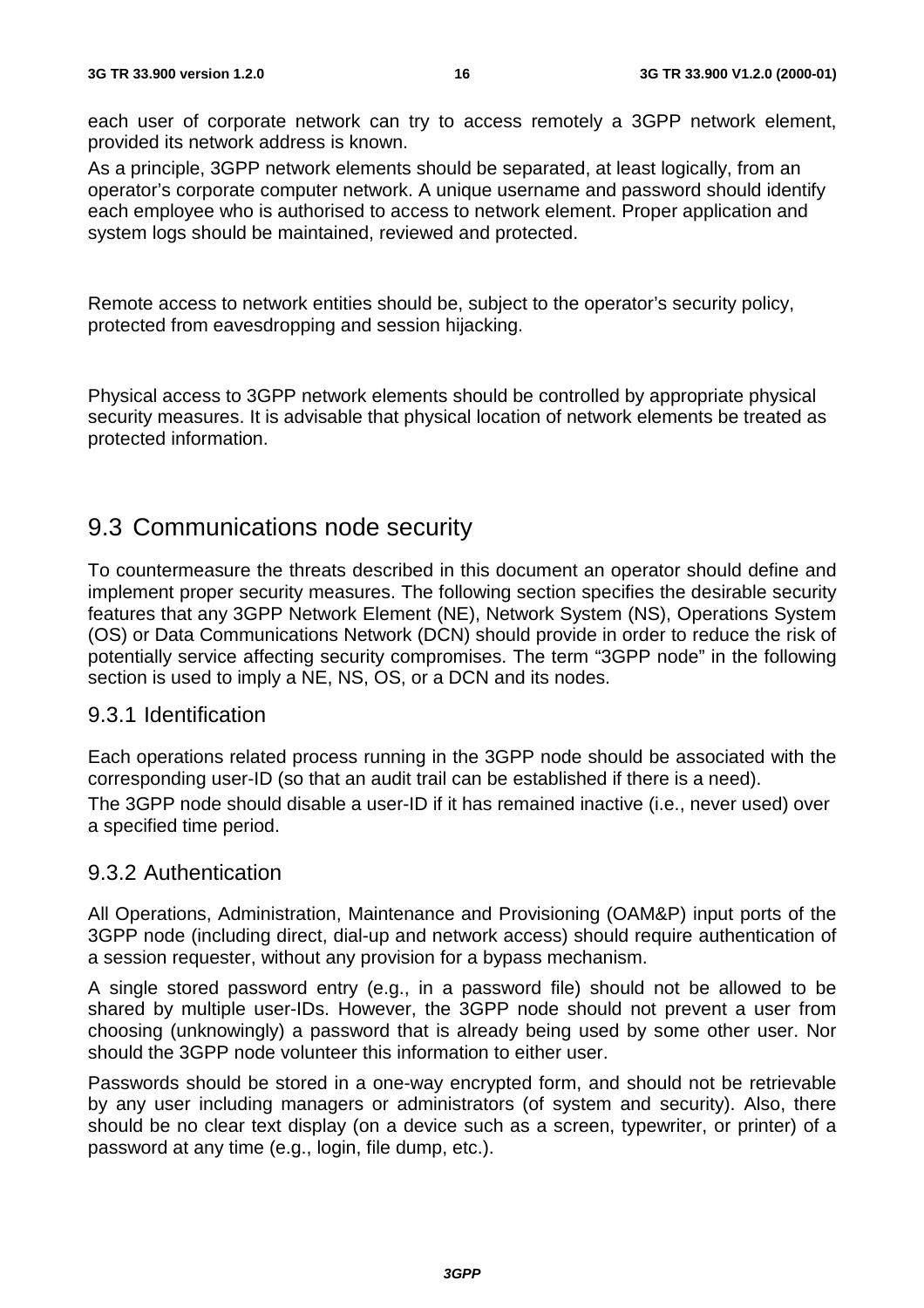The 3GPP node should allow passwords to be user changeable (requiring reauthentication), and should require that the user change it the first time he/she establishes a session with the password assigned to him/her. The default should be non-trivial in nature, ideally random.

The password should have an "ageing" feature, and it should have a complexity requirement to make it not easily guessed. The 3GPP node should not accept common words or names as valid passwords. Also, it should not allow a recently obsolete password to be readily reselected by the said user.

# 9.3.3 System Access Control

The 3GPP node should not allow access to any session requester unless identified and authenticated. There should be no default mechanism to circumvent it.

The 3GPP node should not allow any session to be established via a port that is not authorised to accept input commands. For example, if an output port receives a login request, the 3GPP node should not respond.

The entire login procedure should be allowed to be completed without interruption, even if incorrect parameters (such as an incorrect user-ID or an incorrect password) are entered, and no "help message" should be transmitted to the session requester as to whom part of the authentication is incorrect. The only information to be conveyed at the end of the login attempt is that the login is invalid.

After a specified number of incorrect login attempts carried out in succession, the 3GPP node should lock out the channel and raise an alarm in real time for the administrator.

Before the session begins, the 3GPP node should provide a warning message explicitly alerting the user of the consequences of unauthorised access and use.

At the beginning of the session, the 3GPP node should display the date and time of the user's last successful access and the number of unsuccessful attempts, if any, that have been made to establish a session since the last successful access.

There should be a "time-out" feature - i.e., the 3GPP node should disconnect or reauthenticated users after a specified time interval during which no messages were exchanged. Also, there should be a mechanism for user-initiated keyboard locking.

The 3GPP node should provide a mechanism to end a session through a secure logoff procedure. If a session gets interrupted due to reasons such as time-out, power failure, link disconnection, etc., the port should be dropped immediately.

For dial-up access over untrusted channels, authentication involving one time passwords should be required (e.g., smart card, etc.).

# 9.3.4 Resource Access Control

Access to resources should be controlled on the basis of "privilege" (i.e., access permission) associated with user-ID and channel. It should not be based on a "password" associated with the access function, because that password will have to be necessarily shared among all users requiring such access. Neither should encryption be used as a primary access control mechanism (though encryption may be used to enhance it).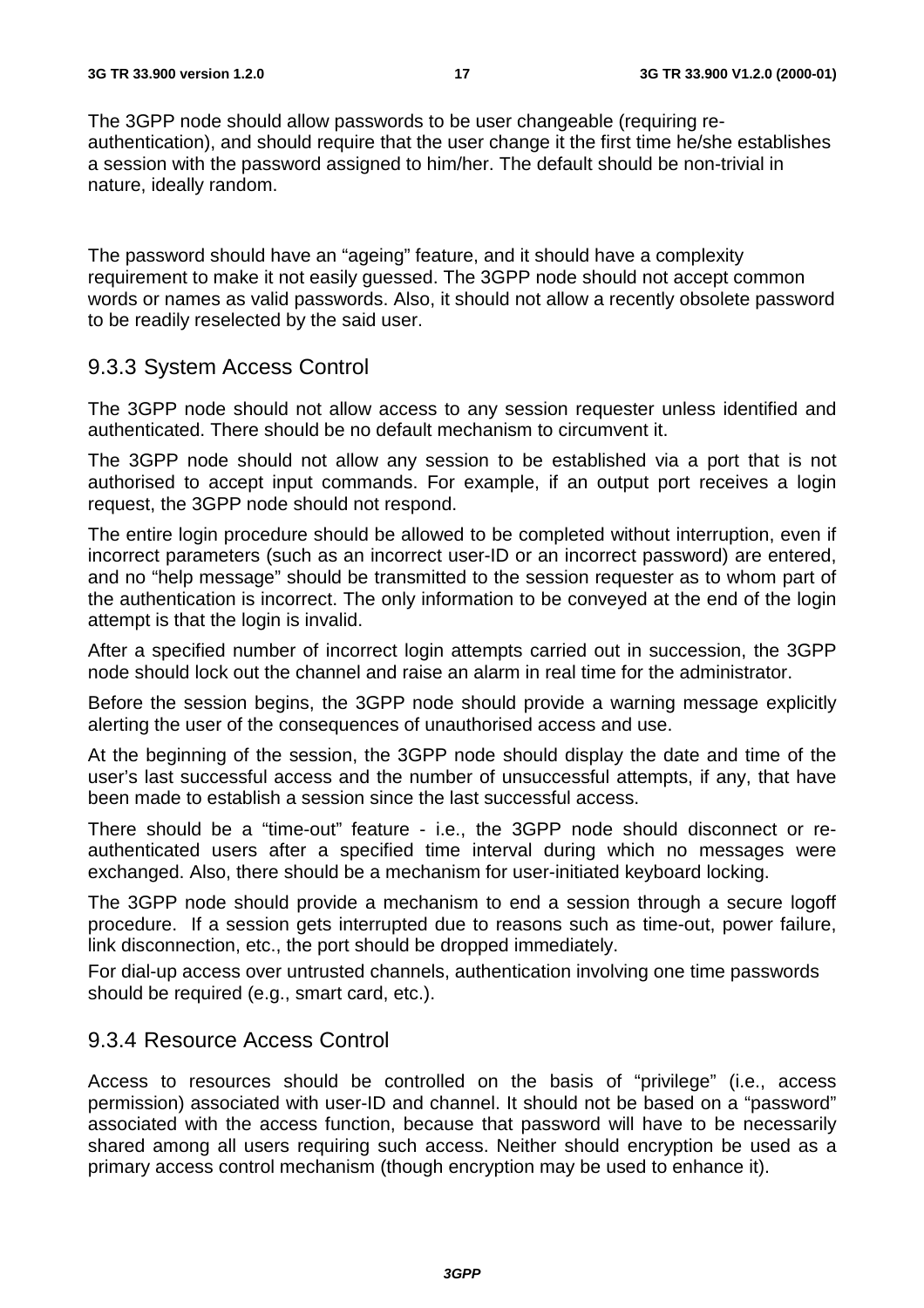The granularity of resource access control should be such that for each resource it should be possible to grant (or deny) access privilege to any single user (or a prescribed group of users). For example, the control should be adequately fine-grained so that user access and channel access can be restricted on the basis of commands, database views (i.e., objects), records (i.e., object instances), and fields (i.e., attributes).

If external entities - e.g., customers, are allowed access to the resources, each 3GPP node's resource (e.g., proprietary data) should be protected from access by unauthorised persons.

Executable/loadable/fetchable software should be access controlled for overwrite, update, and execution rights.

# 9.3.5 Accountability and Audit

The 3GPP node should generate a security log containing information sufficient for afterthe-fact investigation of loss or impropriety.

The security log should be protected from unauthorized access. No user should be allowed to modify or delete a security log. There should be no mechanism to disable the security log. There should be an alarm in real time if the security log does not function properly.

The security log should, as a minimum, record events such as:

- all sessions established.
- invalid user authentication attempts,
- unauthorized attempts to access resources (including data and transactions),
- changes in users' security profiles and attributes,
- changes in access rights to resources,
- changes in the 3GPP node security configuration,
- And modification of 3GPP node software.

For each such event, the record should, as a minimum, include date and time of event, initiator of the event such as: user-ID, terminal, port, network address, etc., names of resources accessed, and success or failure of the event.

Actual or attempted passwords should not be recorded in the security log

There should be audit tools to produce exception reports, summary reports, and detailed reports on specifiable data items, users, or communication facilities.

### 9.3.6 Security Administration

The 3GPP node should support functions for the "management" of security related data (e.g., security parameters such as user-IDs, passwords, privileges, etc.) as "separate" from other user functions. Security administration should be reserved only for an appropriate administrator.

The administrator should be able to display all currently logged-in users as well as a list of all authorised user-IDs.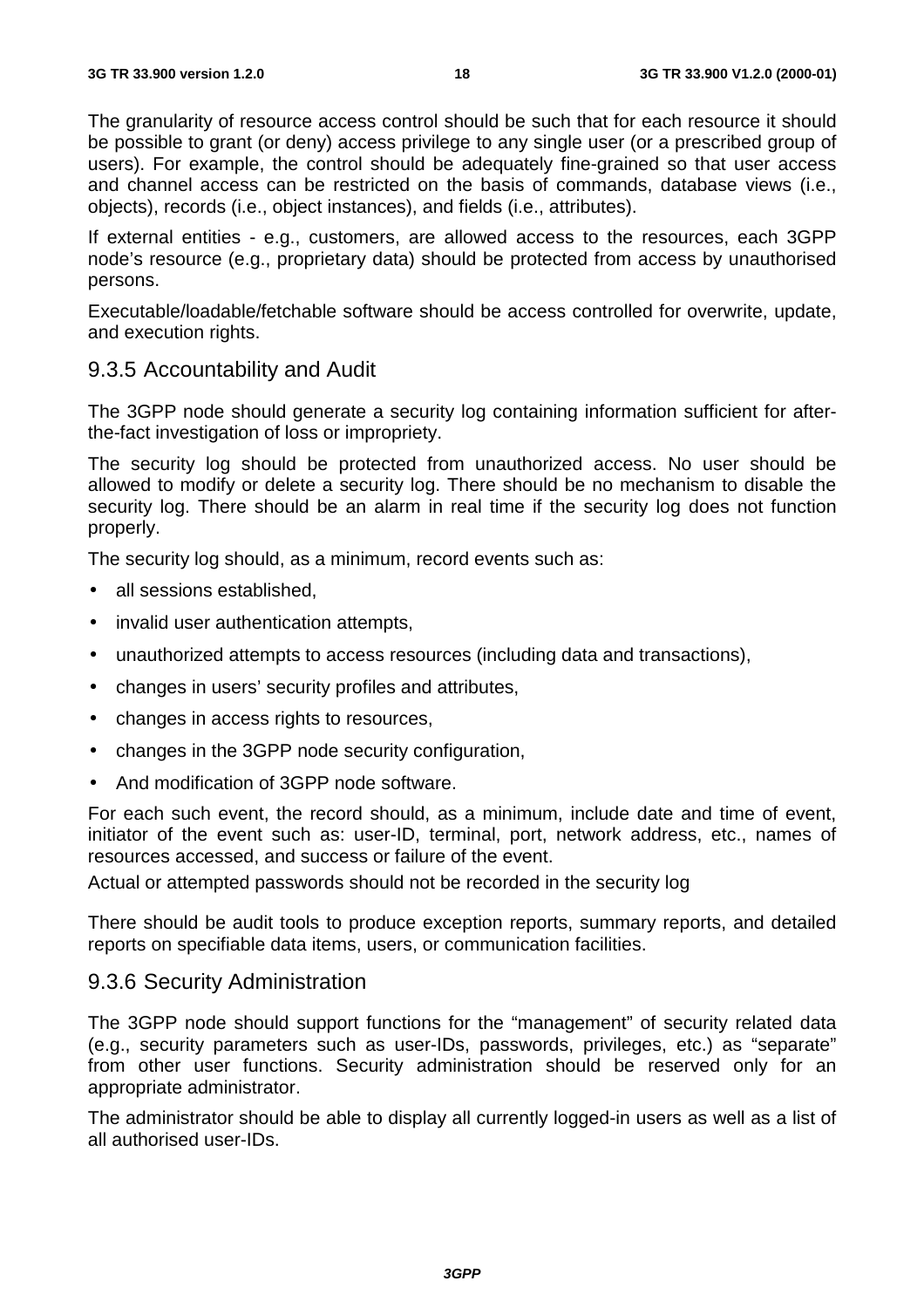The administrator should be able to independently and selectively monitor, in real time, the actions of any one or more users based on respective user-IDs, terminals, ports, or network addresses.

The administrator should be able to identify all resources owned by or accessible to any specific user along with the associated access privileges.

The administrator should be able to enter, edit, delete or retrieve all attributes of a user-ID (except for a password, which should not be retrievable).

The administrator should limit the use of a "null password" during system login on a per user or per port basis (i.e., during new release installation).

The administrator should be able to save the security log for safe storage, so that it is not written over when the buffer is full.

All security parameters (e.g., password-ageing interval, time-out interval, and various alarm conditions) should be specifiable and adjustable by the administrator. This implies that the 3GPP node should not have any security parameters hard coded.

### 9.3.7 Documentation

Any 3GPP node supplier/vendor should provide documentation on security considerations for administrators, operators, and users. They can be stand-alone documents or sections incorporated in appropriate vendor manuals.

The administrator's guide should contain items such as: functions and privileges that need to be controlled to secure the facility, proper usage of security audit tools, procedures for examining and maintaining audit files, procedures for periodic saving and backup of security logs, recommendations on setting the minimum access permissions on all files, directories, and databases, guidelines on security assessment techniques.

The operator's guide should contain procedures necessary to initially start the 3GPP node in a secure manner and to resume secure operation after any lapse that may have occurred.

The user's guide should describe the protection mechanisms that are non-transparent to the user, should explain their purpose, and provide guidelines on their use. It should not contain any information that could jeopardise the security of the 3GPP node if made public.

Passwords should be stored in a one-way encrypted form, and should not be retrievable by any user including managers or administrators (of system and security). Also, there should be no clear text display (on a device such as a screen, typewriter, or printer) of a password at any time (e.g., login, file dump, etc.).

The 3GPP node should allow passwords to be user changeable (requiring reauthentication), and should require that the user change it the first time he/she establishes a session with the password assigned to him/her. The default should be nontrivial in nature, ideally random.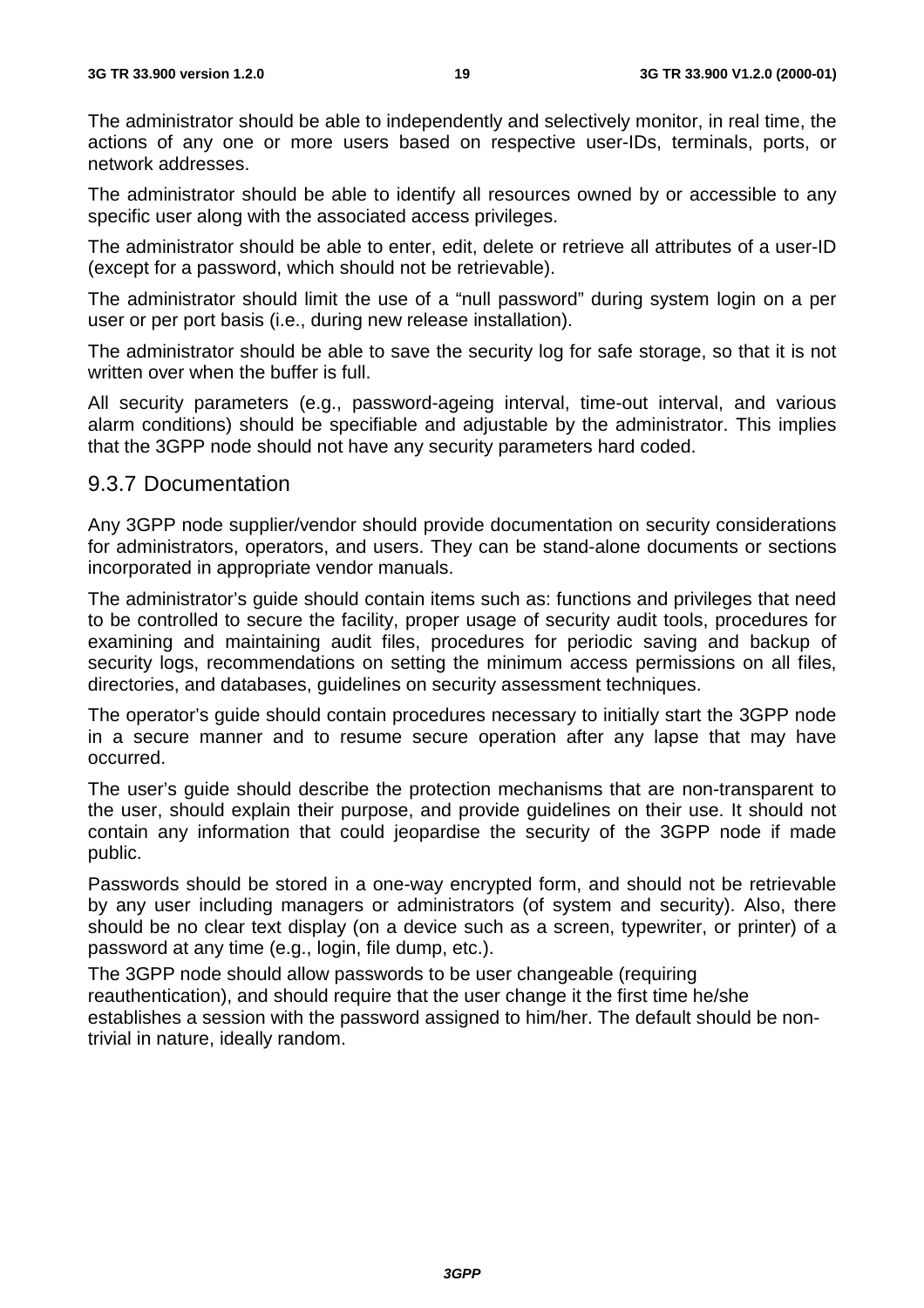# 10 Inter Network Security

# 10.1 Signalling system Number 7

Mobile networks primarily use Signaling System no. 7 (SS7) for communication between networks for such activities as authentication, location update, and supplementary services and call control. The messages unique to 3GPP are MAP messages.

The security of the global SS7 network as a transport system for signaling messages e.g. authentication and supplementary services such as call forwarding is open to major compromise.

The problem with the current SS7 system is that messages can be altered, injected or deleted into the global SS7 networks in an uncontrolled manner.

In the past, SS7 traffic was passed between major PTO's covered under treaty organization and the number of operators was relatively small and the risk of compromise was low.

Networks are getting smaller and more numerous. Opportunities for unintentional mishaps will increase, as will the opportunities for hackers and other abusers of networks.

With the increase in different types of operators and the increase in the number of interconnection circuits there is an ever-growing loss of control of security of the signaling networks.

There is also exponential growth in the use of interconnection between the telecommunication networks and the Internet .The IT community now has many protocol converters for conversion of SS7 data to IP, primarily for the transportation of voice and data over the IP networks. In addition new services such as those based on IN will lead to a growing use of the SS7 network for general data transfers.

There have been a number of incidents from accidental action, which have damaged a network. To date, there have been very few deliberate actions.

The availability of cheap PC based equipment that can be used to access networks and the ready availability of access gateways on the Internet will lead to compromise of SS7 signaling and this will effect mobile operators.

The risk of attack has been recognised in the USA at the highest level of the President's office indicating concern on SS7. It is understood that the T1, an American group is seriously considering the issue.

For the network operator there is some policing of incoming signaling on most switches already, but this is dependent on the make of switch as well as on the way the switch is configured by operators.

Some engineering equipment is not substantially different from other advanced protocol analysers in terms of its fraud potential, but is more intelligent and can be programmed more easily.

The SS7 network as presently engineered is insecure. It is vitally important that network operators ensure that signaling screening of SS7 incoming messages takes place at the entry points to their networks and that operations and maintenance systems alert against unusual SS7 messages. There are a number of messages that can have a significant effect on the operation of the network and inappropriate messages should be controlled at entry point.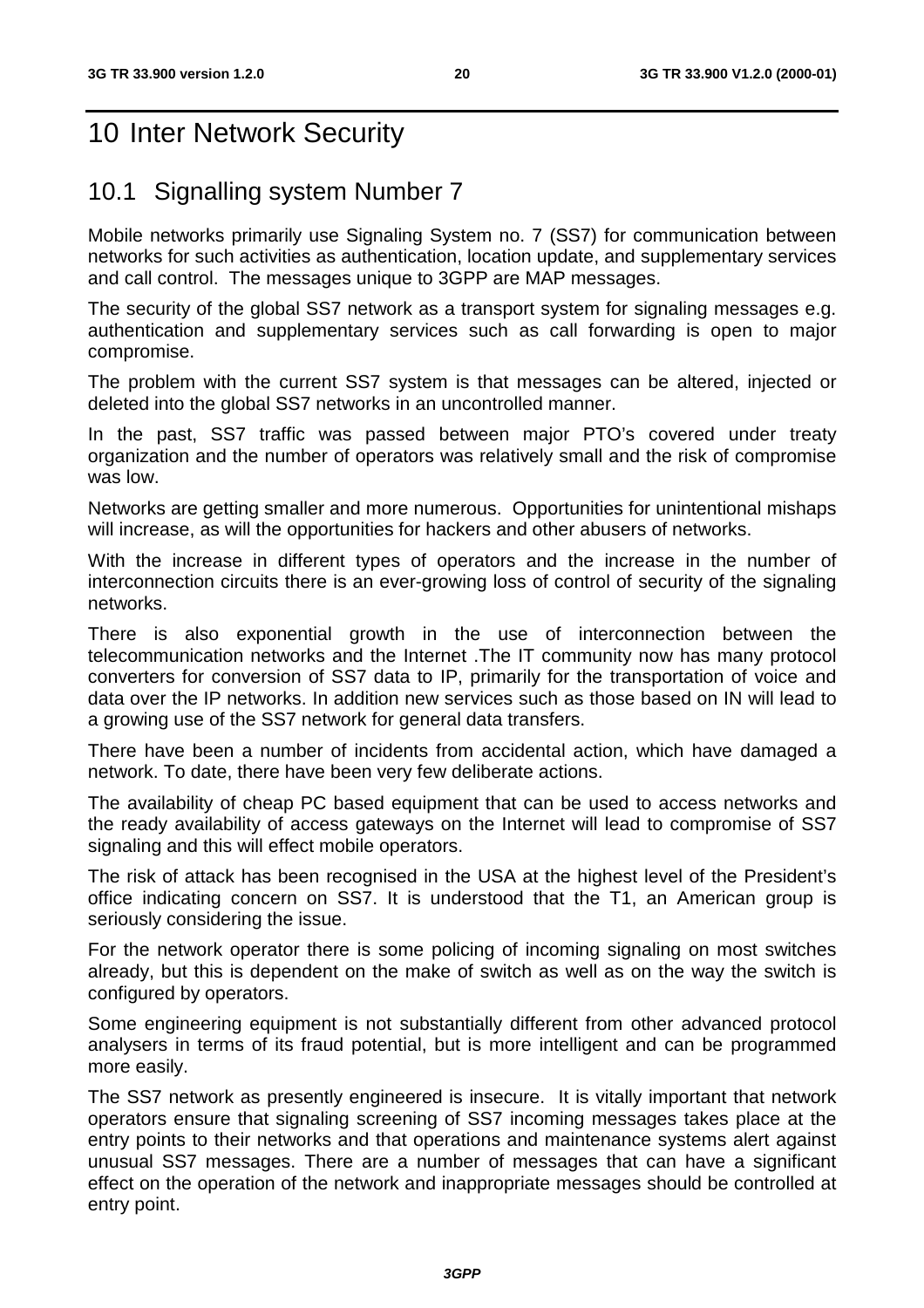Network operators network security engineers should on a regular basis carry out monitoring of signaling links for these inappropriate messages. In signing agreements with roaming partners and carrying out roaming testing, review of messages and also to seek appropriate confirmation that network operators are also screening incoming SS7 messages their networks to ensure that no rouge messages appear.

In summary there is no adequate security left in SS7. Mobile operators need to protect them selves from attack from hackers and inadvertent action that could stop a network or networks operating correctly.

Operators should note that HPLMN control over a subscriber roaming in a VPLMN using different MAP release could be limited. To avoid this, operators should assure that their roaming partners use the current MAP version, as specified by the 3GPP Association.

# 11 Intra network security

# 11.1 3GPP Network elements and interfaces

Unauthorised, local or remote access to 3GPP network elements can result in access to confidential data stored by system entities, unauthorised access to services and resources, misuse of the network element to gain access to data or services or denial of service. The following section gives an outline of potential threats related to attacks on 3GPP network elements and recommendations.

### 11.1.1 Home Location Register - HLR

An unauthorised access to HLR could result in activating subscribers not seen by the billing system, thus not chargeable. Services may also be activated or deactivated for each subscriber, thus allowing unauthorised access to services or denial of service attacks. In certain circumstances it is possible to use Man-Machine (MM) commands to monitor other HLR user's action - this would also often allow for unauthorised access to data.

An operator should not rely on the fact that an intruder's knowledge on particular vendor's MM language will be limited. Those attacks can be performed both by external intruders and by operator's employees.

Access control to HLRs should be based on user profiles, using at least a unique username and a password as authentication data. Remote access to HLR should be protected from eavesdropping, source and destination spoofing and session hijacking. An operator may therefore wish to limit the range of protocols available for communication with HLR..

# 11.1.2 Authentication Centre - AuC

An intruder who gains direct access to an AuC can effectively clone all subscribers whose data he had access to.

Number of employees having physical and logical access to AuC should be limited. From security point of view it is then reasonable to use an AuC which is not integrated with HLR.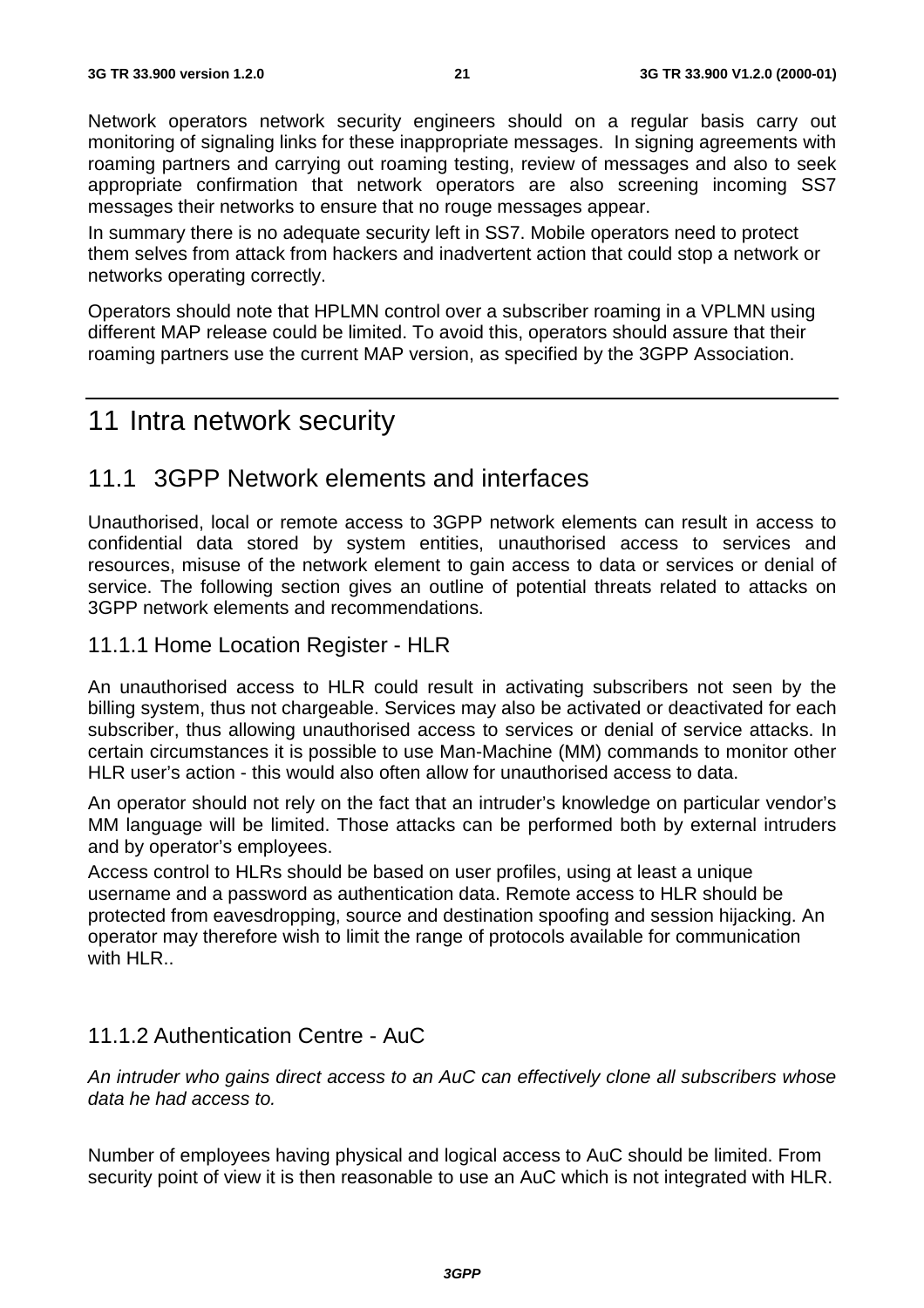Operators should carefully consider the need for encryption of AuC data. Some vendors use default encryption, the algorithm being proprietary and confidential. It should be noted that strength of such encryption could be questionable.

If decided to use an add-on ciphering facility, attention should be paid to cryptographic key management. Careless use of such equipment could even lower AuC security.

Authentication triplets can be obtained from AuC by masquerading as another system entity (namely HLR). The threat is present when HLR and AuC are physically separated.

# 11.1.3 Mobile Switching Centre - MSC

An MSC is one of the most important nodes of any 3GPP network. It handles all calls incoming to, or originating from subscribers visiting the given switch area. Unauthorised, local or remote, access to an MSC would likely result in the loss of confidentiality of user data, unauthorised access to services or denial of service for large numbers of subscribers.

It is strongly recommended that access to MSCs is restricted, both in terms of physical and logical access. It is also recommended that their physical location is not made public.

When co-located, several MSCs should be independent (i.e. separated power, transmission,) in order to limit the impacts from accidents on one particular MSC (e.g. fire).

### 11.1.4 3GPP network interfaces

An intruder gaining access to 3GPP network interfaces would primary gain access to information sent on the interface targeted. However, playing denial-of-service attacks would also be feasible - dependent on how the interface is technically realised (e.g. cable or wireless).

Telecommunication networks are usually designed with necessary redundancy, allowing for reconfiguration in case of loss of a link or links. From security point of view it is particularly important to foresee alternate connection paths where links vulnerable to denial-of-service attacks (e.g., microwave links susceptible to jamming) are in use.

# 11.1.5 Billing system / Customer Care system

Billing/customer care systems are critical for maintaining the business continuity of a 3GPP Operator.

Unauthorised access to the billing or customer care system could result in

- loss of revenue due to manipulated CDRs (on the mediation device/billing system level)
- unauthorised applying of service discounts (customer care system level), unauthorised access to services (false subscriptions)
- and even denial of service by repeated launching of resource consuming system jobs.

Attention should be paid to the fact that access rights to the billing/customer care system are often granted to temporary employees.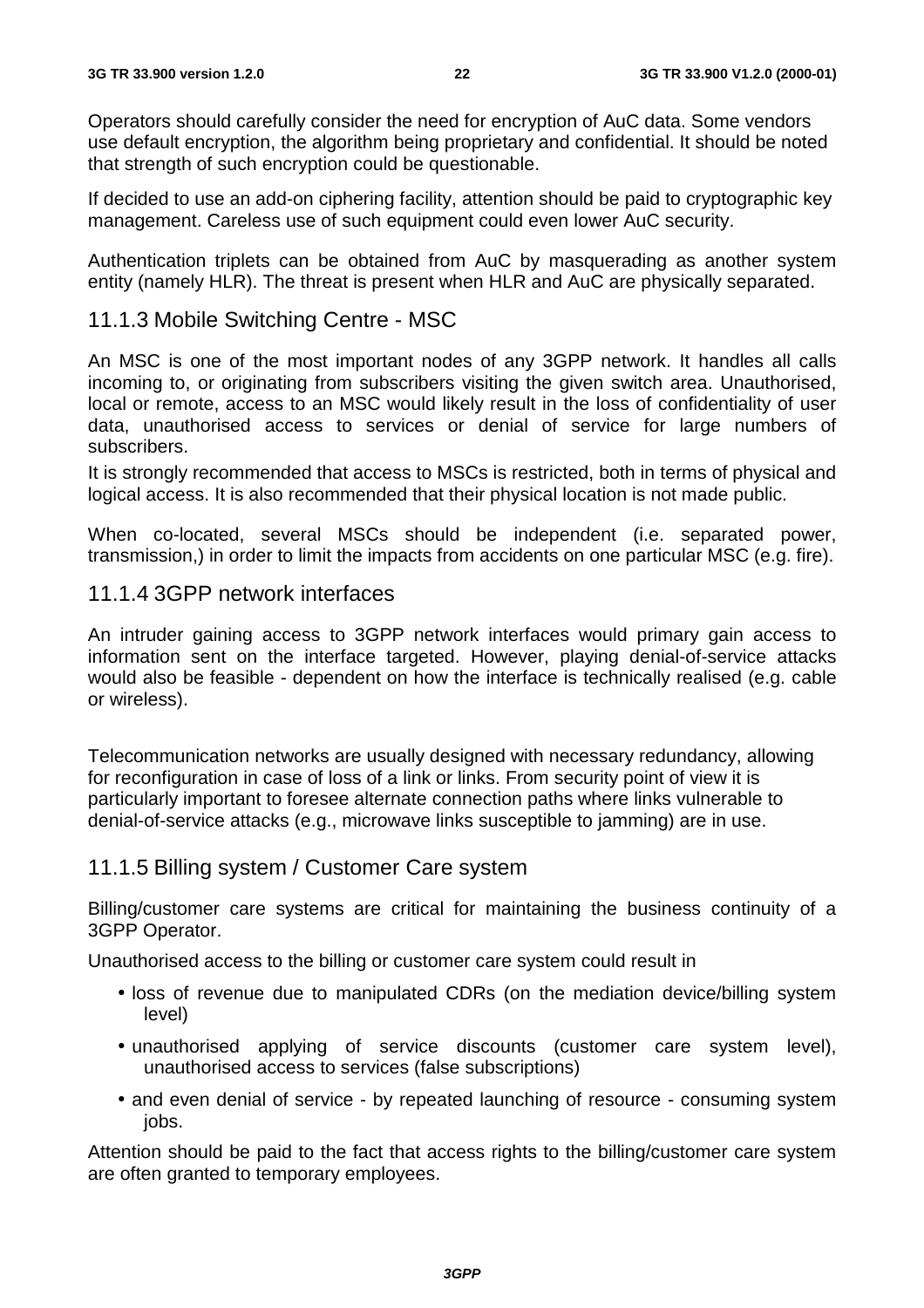As 3GPP network operators should introduce proper access control mechanisms, coherent with the Operator's general security policy. In particular, it would be advisable to:

- Control the access to the billing data on the database level.
- All users of the billing system should be authenticated by the billing database and access rights should be granted by the database upon successful authentication. Relaying on the application-to-database authentication leaves the database open for a skilled attacker.
- Review the activation process.

The same employee should not carry out both tasks; data verification should involve a trusted employee. Activation should be made only upon confirmation of the person verifying the data entered.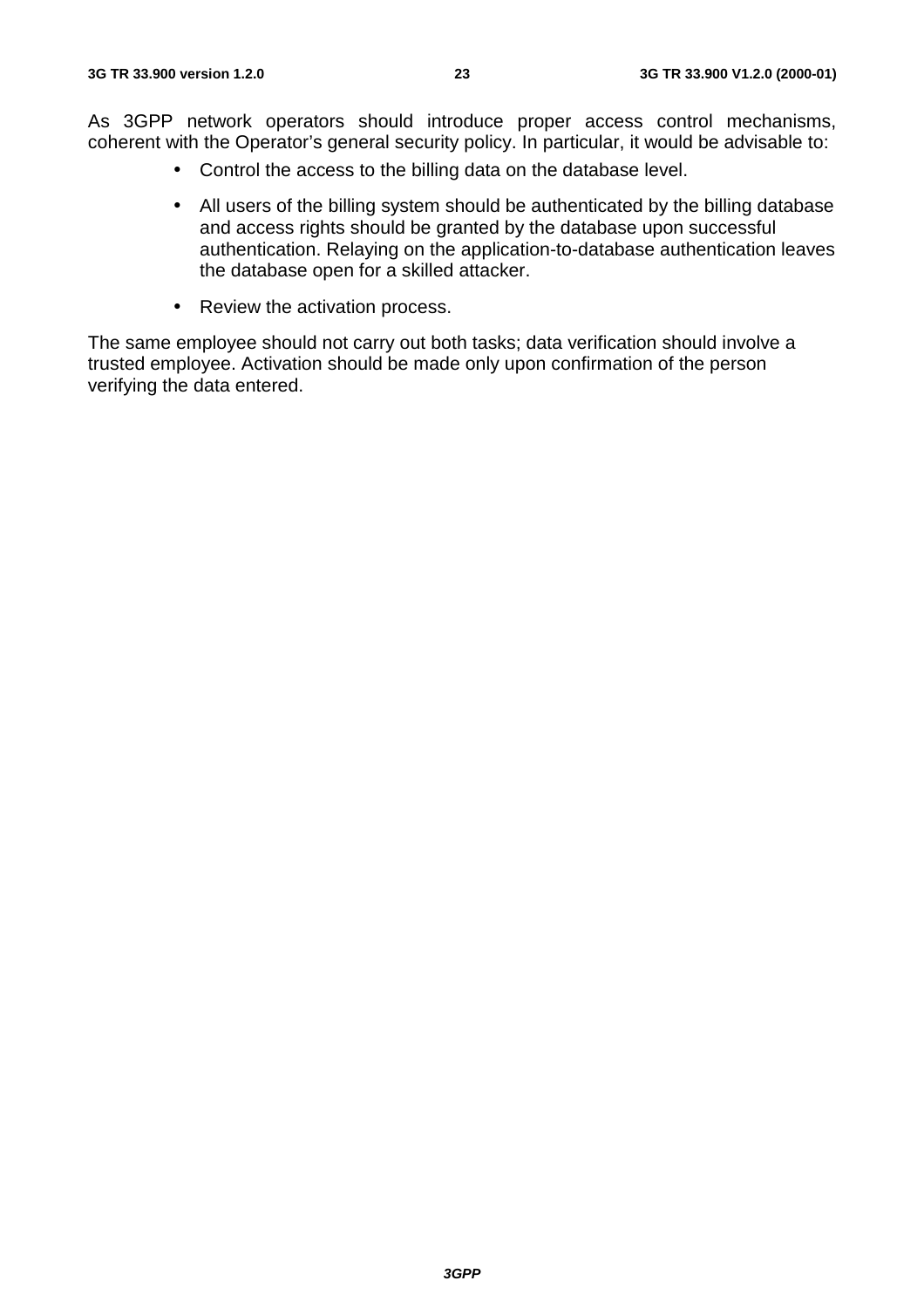# 12 User Module and Smart Card

If a 3GPP SIM is integrated on a multi-application smart card, there should be sufficient guarantees that the Ki cannot be read or used by any application other than the 3GPP application. Also there should be clear and secure procedures for placing applications and information on the smart card, ensuring that 3GPP information cannot be changed in an unauthorised way. There should be clear responsibilities and procedures for dealing with stolen or malfunctioning cards.

The importance of secure management of Ki's is already detailed above. In addition it is important that SIM status lists are kept up to date and that operators define measures to detect and investigate the misuse of SIMs. There should be procedures to replace SIMs, for example at the end of their validity period, and to deal with stolen SIMs. It is particularly important that individual operators devise and operate secure SIM management processes with their SIM suppliers and throughout the SIM distribution channel.

# 13 Algorithms

# 13.1 Authentication algorithm

3GPP does not define a standard authentication algorithm, allowing operators to choose their own versions, which comply with the published standards. However, in order to help operators guidelines are available as to how to develop a suitable algorithm. The authentication algorithm is contained within the smart card.

The individual key for each IMSI must be chosen to be random, and must be protected in order to prevent the user from being duplicated. Throughout the security process Ki should be protected.

# 13.2 Confidentiality algorithm

3GPP defines a standard confidentiality algorithm, which is contained within all mobiles, and protects user data from the mobile to the serving node. This is not only over the radio path as in GSM, but also continues back over the links to the serving node.

The confidentiality algorithm, called Kasumi, is expected to be published.

# 14 Services

There are many value-added services within the ETSI standards, which will sometimes, when wrongly implemented or interpreted, can be used for fraud.

For example, call forwarding can be set which will then allow calls made to a mobile to be sent to expensive destination numbers. This could be done, for example, by ringing a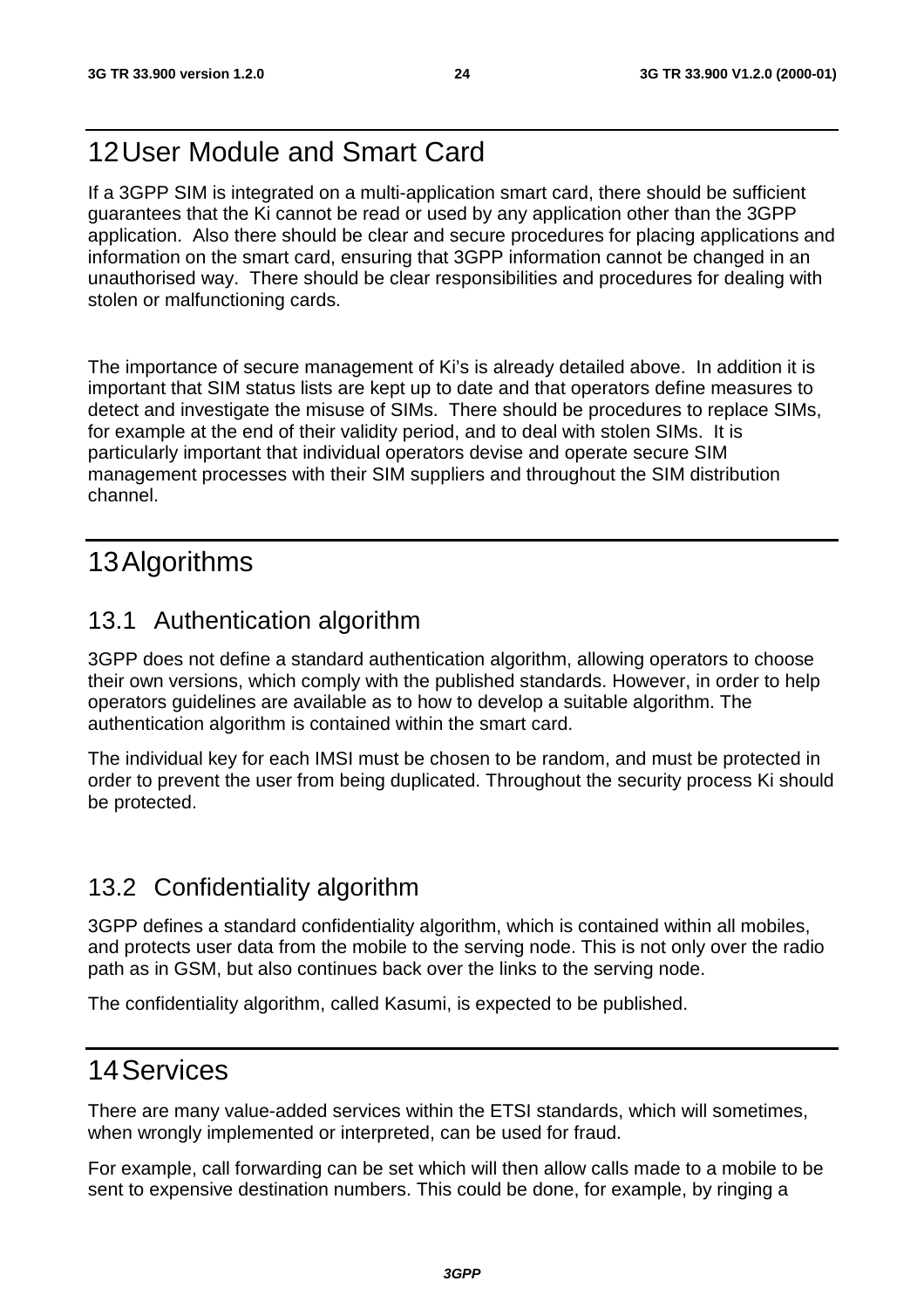mobile customer and getting them to put in a call forward number themselves by persuading them that they are testing the mobile.

Many other similar problems exist, such as follow-me services, voicemail, and explicit call transfer. It is to expected that as the services offered by 3GPP become more complex (and include for example Internet connectivity, packet data services as well as MExE which runs code on the mobile, and Java multi application smart cards) then the problem can only become worse.

Operators should ensure that they look carefully at every new network feature and service product to ensure that such problems will not occur in their networks.

# 14.1 Location services

The location service feature in 3GPP depends on the accuracy of the mechanism used within the mobile equipment. It cannot be though of as accurate, as the mobile software can be modified, or the GPS (Global Positioning System by Satellite) could be displaced by a differential input.

# 14.2 Mobile Execution Environment - MExE

The ability to remotely modify remote and run code on a mobile clearly introduces a security risk. In the case of MExE it is up to the user to determine if a possible security risk is introduced, and stop the action from taking place. It is to be expected that a smart attacker will be able to introduce code that will fool a user into setting up services or connection that will compromise them or result them in losing money.